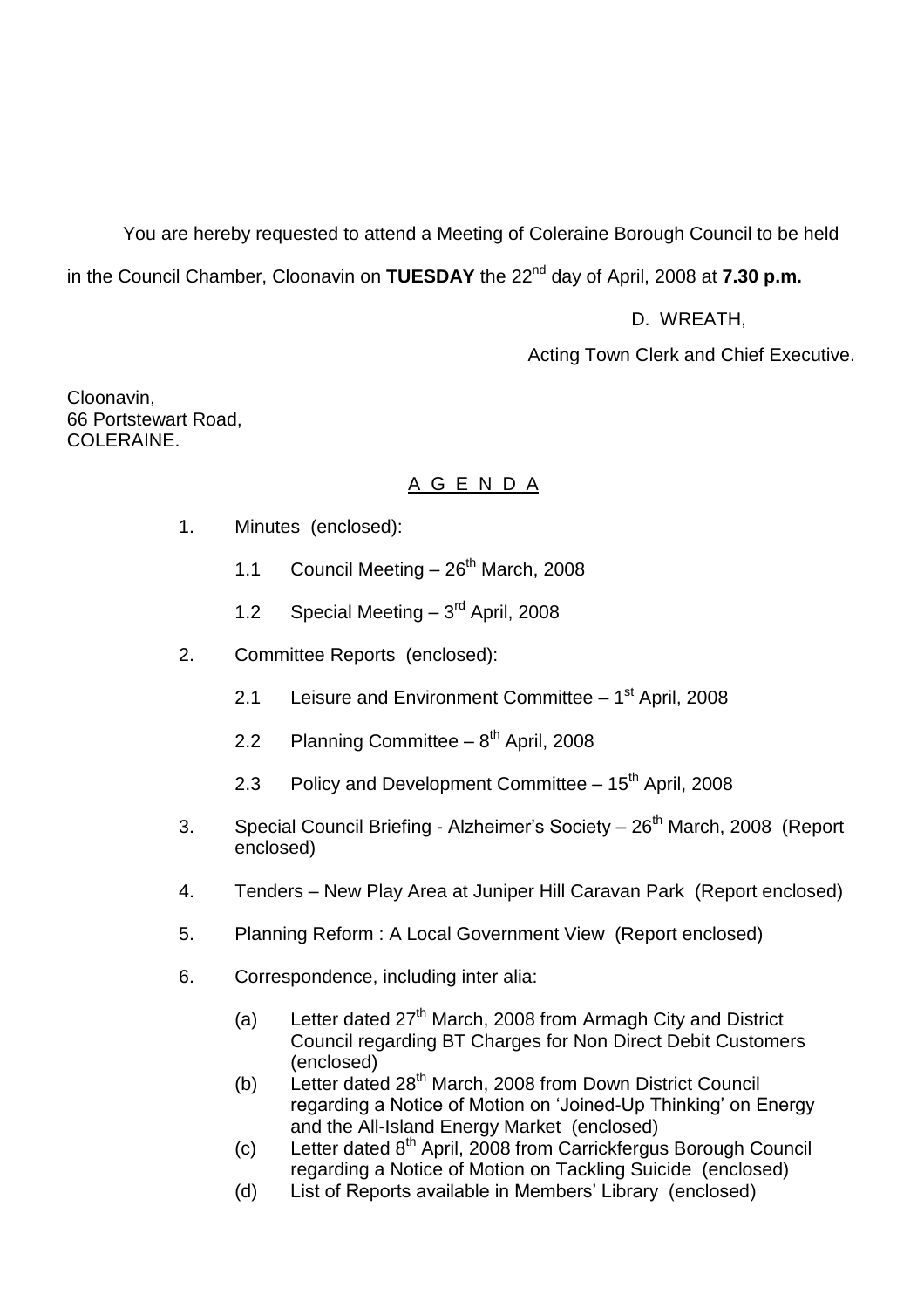- 7. Consultation List (enclosed)
- 8. Documents for Sealing
- 9. Peace III**\*** (Report enclosed)

# **Enclosed for Information:**

- (1) Minutes of the Northern Health and Social Services Council dated 5<sup>th</sup> March, 2008
- (2) Special Council Briefing Report Coleraine & District Riding for Disabled and Community Rescue Service – Bann Search and Rescue Unit – 1<sup>st</sup> April, 2008
- **\*Recommendedforconsideration"InCommittee".**

To: Each Member of Council. 18<sup>th</sup> April, 2008.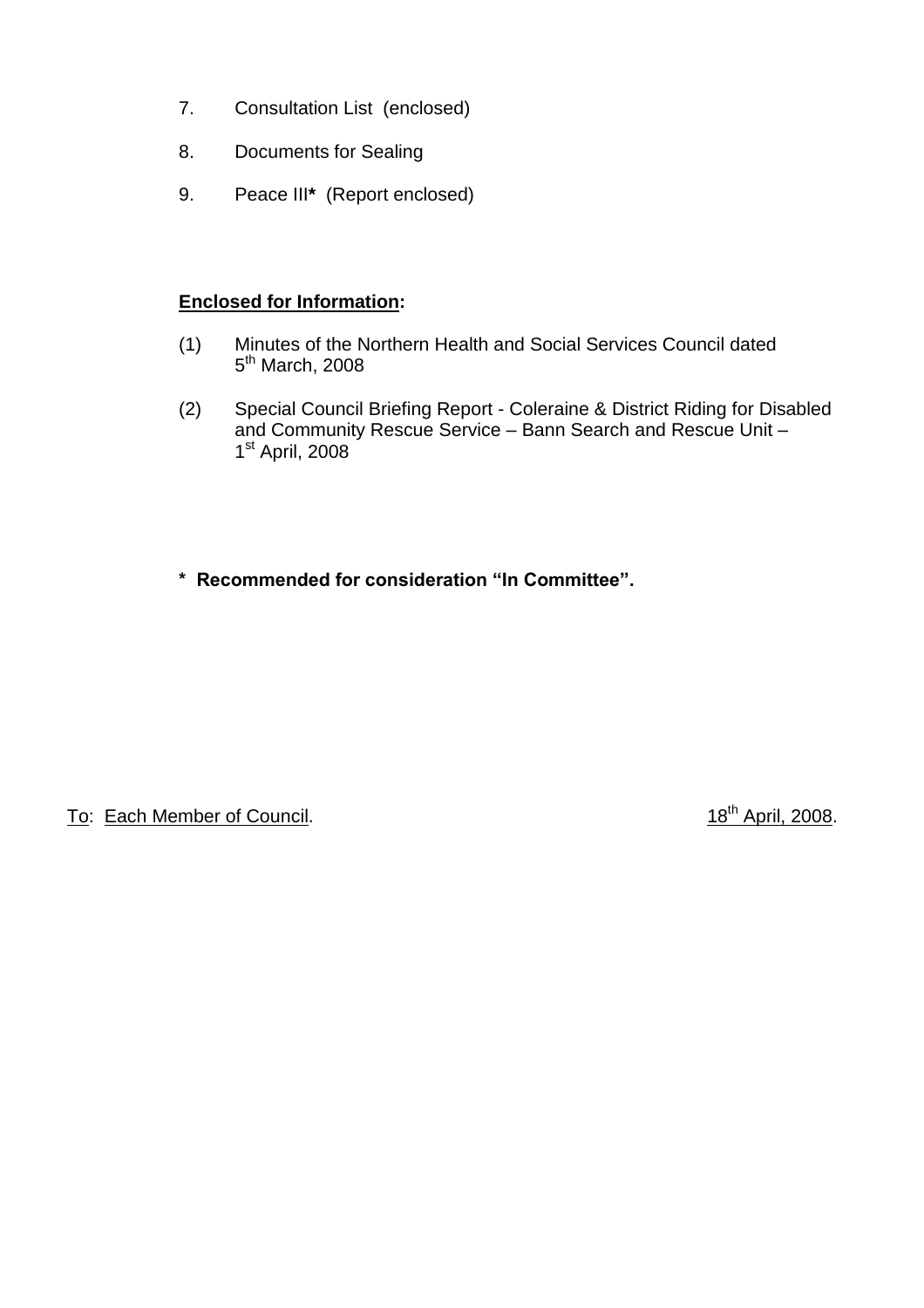#### **COUNCIL MEETING**

Minutes of proceedings of Coleraine Borough Council held in the Council Chamber, Cloonavin, on Wednesday, 26<sup>th</sup> March, 2008.

**Convened:** As per Notice attached

**Present:** The Mayor, Councillor J. M. Bradley, in the Chair

The Deputy Mayor, Councillor E. A. Johnston (Mrs.)

#### **Aldermen**

E. T. Black (Mrs.) D. McClarty W. T. Creelman W. J. McClure

#### **Councillors**

C. S. Alexander (Ms.) S. Gilkinson D. D. Barbour N. F. Hillis O. M. Church (Mrs.) W. A. King A. S. Cole B. Leonard T. J. Deans G. L. McLaughlin E. P. Fielding (Mrs.) R. A. McPherson B. Fitzpatrick

# **Officers in**

Attendance: Acting Town Clerk and Chief Executive, Director of Corporate Services, Director of Environmental Health, Director of Leisure Services, Head of Administrative Services, Head of Development Services, Senior Technical Services Officer, Public Relations Manager and Administrative Assistant

**Apologies:** Alderman Mrs. Hickey, Councillors Dallat and McQuillan

#### **1.0 WELCOME**

The Mayor welcomed everyone to the Meeting.

#### **2.0 MINUTES**

The Minutes of the Council Meeting of 26<sup>th</sup> February, 2008 and the Special Meeting of 6<sup>th</sup> March, 2008 were confirmed and signed.

#### **3.0 COMMITTEE REPORTS**

| 3.1 | Leisure and Environment | The Chairman, Councillor McPherson, moved   |
|-----|-------------------------|---------------------------------------------|
|     | Committee               | the adoption of the Leisure and Environment |
|     |                         | Committee Report; this was duly seconded by |
|     |                         | the Deputy Mayor.                           |

Matters arising:

3.1.1 Community Rescue The Acting Town and Chief Executive advised Service – Bann Search members that the presentation by the Rescue and Rescue Unit Services had been re-scheduled prior to the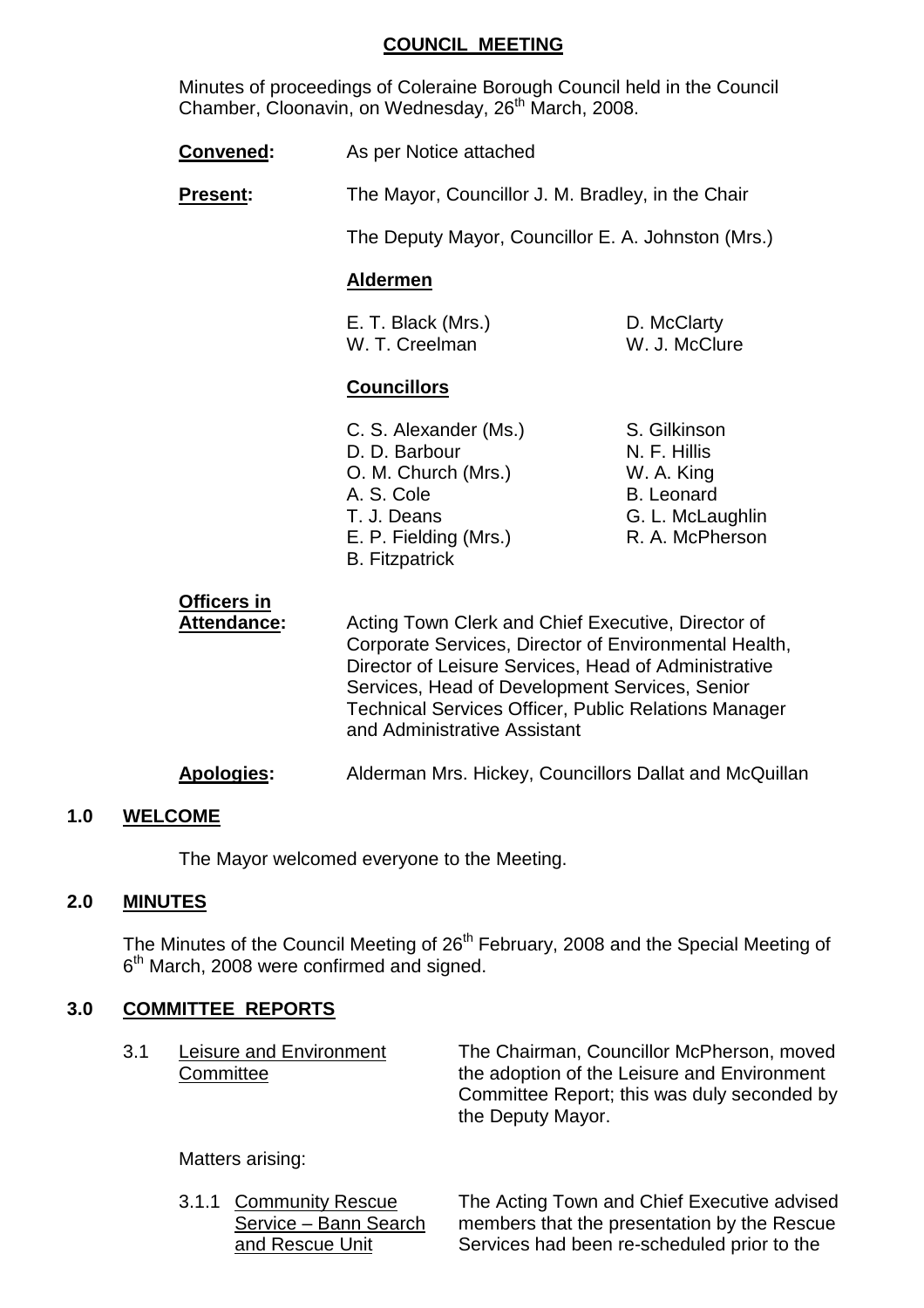Leisure and Environment Committee Meeting on Tuesday, 1<sup>st</sup> April, 2008.

3.1.2 East Strand Concert - The Director of Environmental Health reported June 2008 that he had been advised by the promoter that the concert to be held at the East Strand Car Park had been cancelled.

Noted.

The Committee Report was agreed subject to the amendments.

3.2 Planning Committee The Chairman, Alderman McClure, moved the adoption of the Planning Committee Report; this was duly seconded by Councillor Mrs. Fielding.

Matters arising:

| 3.2.1 NILGA Draft Response<br>to Draft PPS 18<br>(Renewable Energy) | The Acting Town Clerk and Chief Executive<br>reported that comments would be accepted<br>from Council until mid May. |
|---------------------------------------------------------------------|----------------------------------------------------------------------------------------------------------------------|
|                                                                     |                                                                                                                      |

Following discussion it was agreed that Council would support the NILGA Response, incorporating any points raised by members.

It was further agreed that Council submit a professional planning response to the supplementary document on wind power given the potential environmental implications of wind power in the Borough.

The Committee Report was agreed subject to the amendment.

3.3 Policy and Development The Chairman, Councillor Hillis, moved the Committee adoption of the Policy and Development Committee Report; this was duly seconded by Alderman McClure and agreed.

# **4.0 DEVELOPMENT SERVICES REPORT**

It was agreed that the Development Services Report be considered at the end of the Meeting.

# **5.0 DOWN DISTRICT COUNCIL - RESOLUTION**

Consideration was given to letter dated 25<sup>th</sup> February, 2008 from Down District Council seeking Council's support for a Resolution on preserving the renewable energy industry in Northern Ireland.

#### Noted. **6.0 BALLYMENA BOROUGH COUNCIL - RESOLUTION**

Consideration was given to letter dated 11<sup>th</sup> March, 2008 from Ballymena Borough Council seeking Council's support for the undernoted Resolution: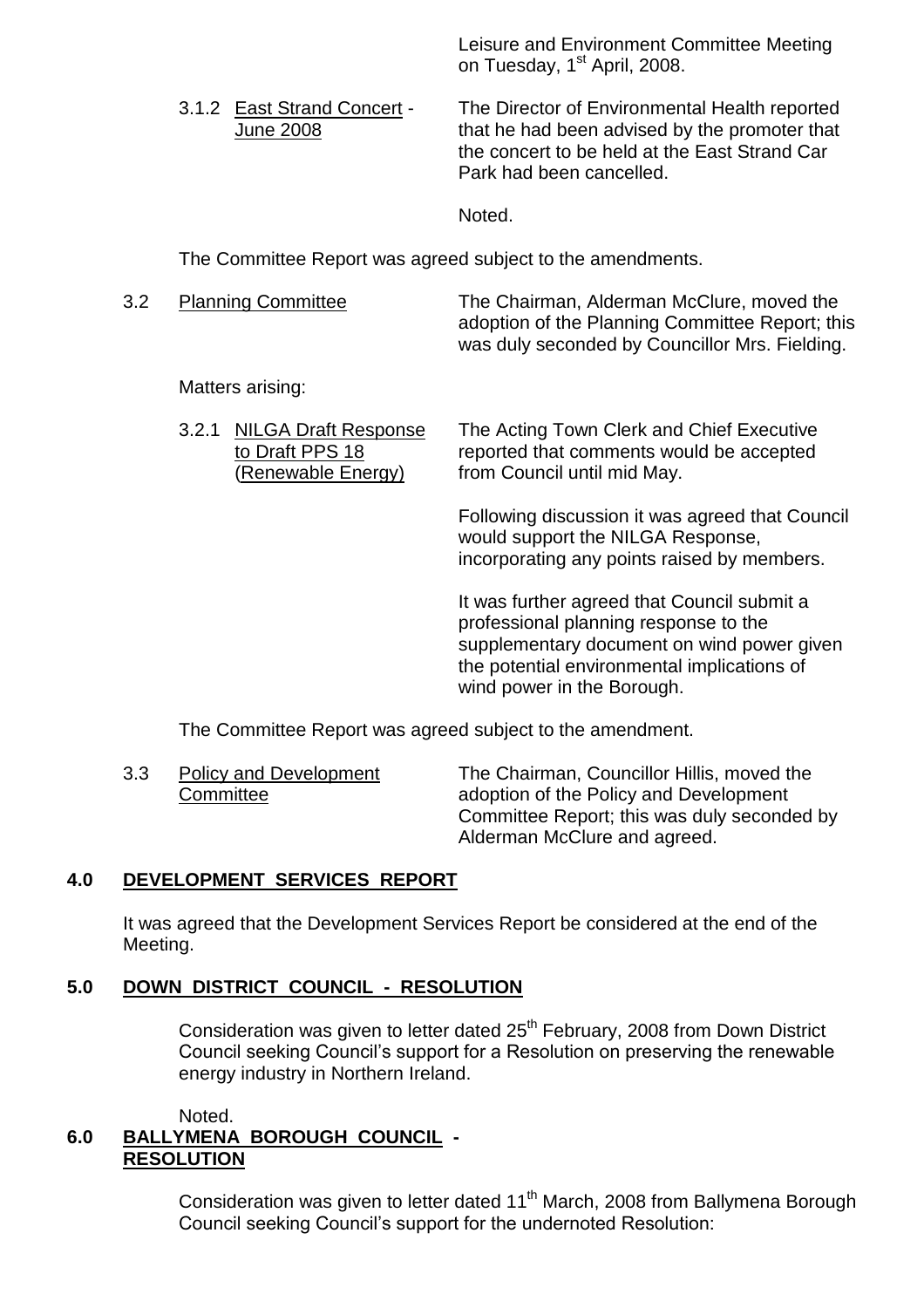"Ballymena Borough Council deplores the concerted campaign, launched by Sinn Fein/I.R.A., supported by S.D.L.P., to purge Councils of revered symbols relating to our British heritage, unionist convictions and our Protestant culture".

It was proposed by Councillor Deans, seconded by Councillor McPherson and agreed, sixteen members voting in favour:

That Council support the Resolution.

Councillor Leonard asked to be recorded as being against the decision.

#### **7.0 THE MITCHELL CONFERENCE - QUEEN'S UNIVERSITY, BELFAST**

Read letter from Queen's University, Belfast inviting members to The Mitchell Conference on 22<sup>nd</sup> and 23<sup>rd</sup> May, 2008. The Conference would be held at Queen's University with the theme being 'Moving on from Conflict: Lessons from Northern Ireland'.

Members interested in attending were asked to contact the Administrative Officer.

#### **8.0 CHARTERED INSTITUTE OF HOUSING IN NORTHERN IRELAND**

Reported that the Chartered Institute of Housing in Northern Ireland inaugural Spring Conference entitled 'Developer Contribution in Housing: Panacea or Pandora's Box?' would take place on 9<sup>th</sup> April, 2008 at the Stormont Hotel in Belfast.

Members interested in attending were asked to contact the Administrative Officer.

#### **9.0 DOCUMENTS TABLED**

- (a) Northern Ireland Executive Programme for Government 2008 2011
- (b) Northern Ireland Executive Budget 2008-11
- (c) Quarry Products Association –The Quarry Products Association Northern Ireland 2007 Annual Report
- (d) Northern Ireland Commissioner for Children and Young People NICCY Road SafetyPolicy Paper
- (e) Community Care Guide –A Guide to Community Services and Information
- (f) Northern Ireland Human Rights Commission NIHRC Review Issue  $6 -$ Winter 2007
- (g) Business in the Community Strategic Vision towards  $2011$  Establishing Northern Ireland as the leading region for responsible business practice
- (h) Ballymena Borough Council Preview Spring  $2008$  Issue 3
- (i) The Corporate Magazine of Invest Northern Ireland  $-$  Issue No. 13 February 2008
- (i) Queen's University Belfast Vice-Chancellor's Report 2006 2007
- (k) Youth Justice Agency Newsletter –Connections –Issue 13 –February 2008
- (l) Government Equalities Office –2007 –European Year of Equal Opportunities for All : Valuing Diversity Publication
- (m) Northern Ireland Office Criminal Justice System NI Criminal Justice in a Shared Future
- (n) International Fund for Ireland –Annual Report and Accounts 2007
- (o) Northern Trauma Advisory Panel Newsletter TAP TALK Spring 2008 Issue 2
- (p) British Dental Association Northern Ireland –2007 Manifesto for Dentistry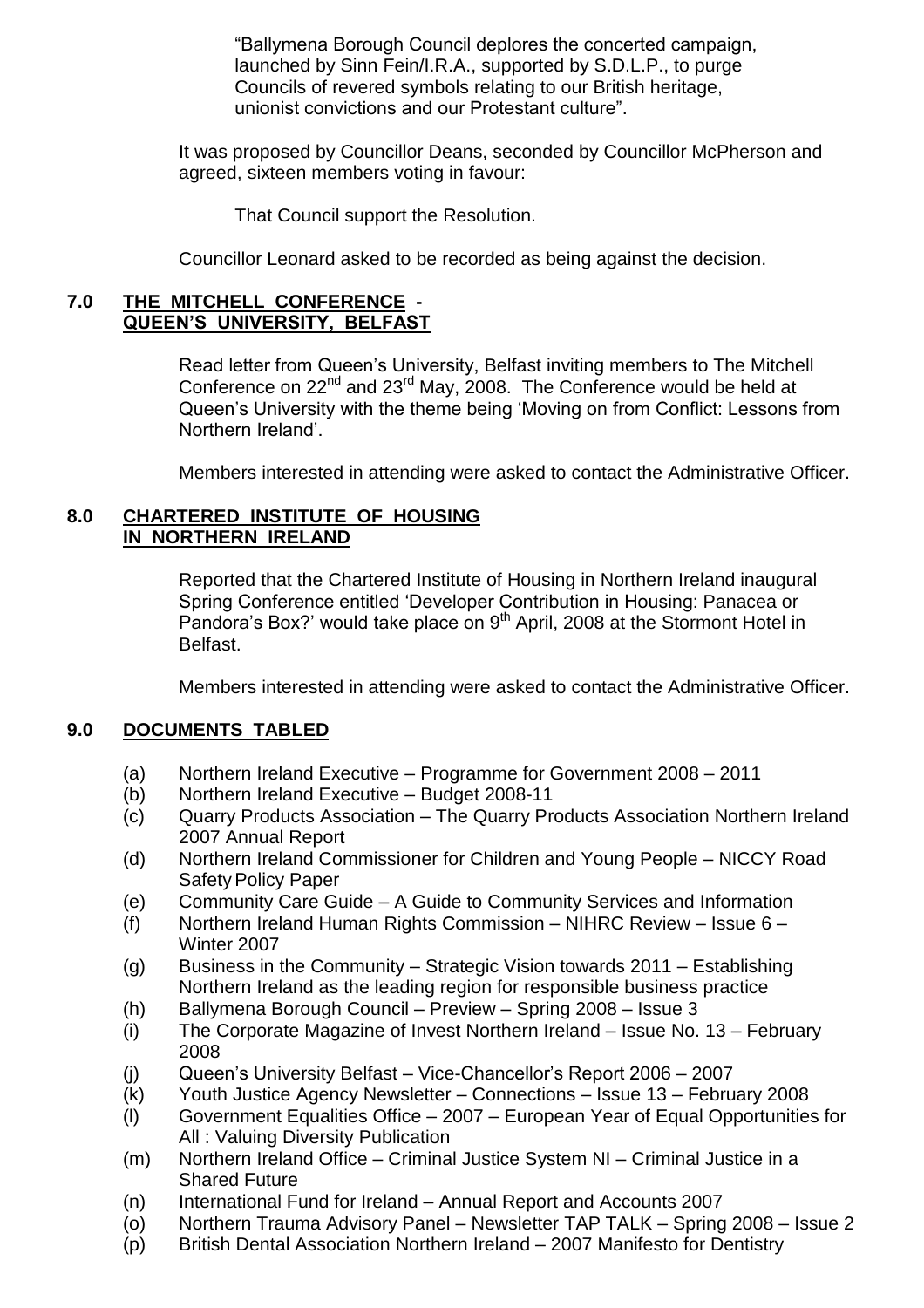- (q) The Chartered Institution of Wastes Management (i) Environmental Permitting Regulations explained –The WEEE Directive explored –The latest composting practices examined (ii) Communications in Waste and Resource Management – Volume  $9 -$  Issue  $1 -$ March 2008
- (r) Construction Ireland
	- (i) Motoring Ahead National Roads Authority Vol. 11 No. 2
	- (ii) Supplement Northern Ireland Water Managing Northern Ireland's most valuable resource
- (s) European Union Regional Policy –Regions as partners –The European **Territorial**

Co-operation Objective - No 24 – December 2007

- (t) Agenda NI Issue  $15 -$  March 2008
- $(u)$  The Magazine for Youth Justice January 2008

# **10.0 CONSULTATION LIST**

The following consultation papers had been received and were available for members who wished to consider making a response:

- 1. Department of Enterprise, Trade and Investment Draft Corporate Plan 2008-11 Comments due: 30 April 2008
- 2. Northern Ireland Office Criminal Justice Reform and Delivery Division -Alternatives to Prosecution - A Discussion Paper Comments due: 30 May 2008
- 3. Department of the Environment Planning and Environmental Policy Group –Review of the Wildlife (Northern Ireland) Order 1985 Comments due: 6 June 2008

# **11.0 DOCUMENTS FOR SEALING**

Resolved:

That the following documents be sealed:

| 1. | .icence                                   | Coleraine Borough Council to Coleraine &<br>District Motor Club Ltd.                                   |
|----|-------------------------------------------|--------------------------------------------------------------------------------------------------------|
| 2. | Lease and Contract for<br><b>Services</b> | Coleraine Borough Council and Andrew Hill and<br>Ian Hill - Watersports Centre, Portrush.              |
| 3. | <b>Transfer in Triplicate</b>             | Coleraine Borough Council to Jean Fulton<br>Bowens – Land adjacent to 16 Ballyreagh Road,<br>Portrush. |
| 4. | <b>Cemetery Titles</b>                    | Grant of Right of Burial - Deeds Register Nos.<br>3397 - 3402 (inclusive):                             |
|    |                                           | Agherton<br><b>Ballywillan</b><br>Coleraine<br>3                                                       |

**Kilrea** 

Portstewart 1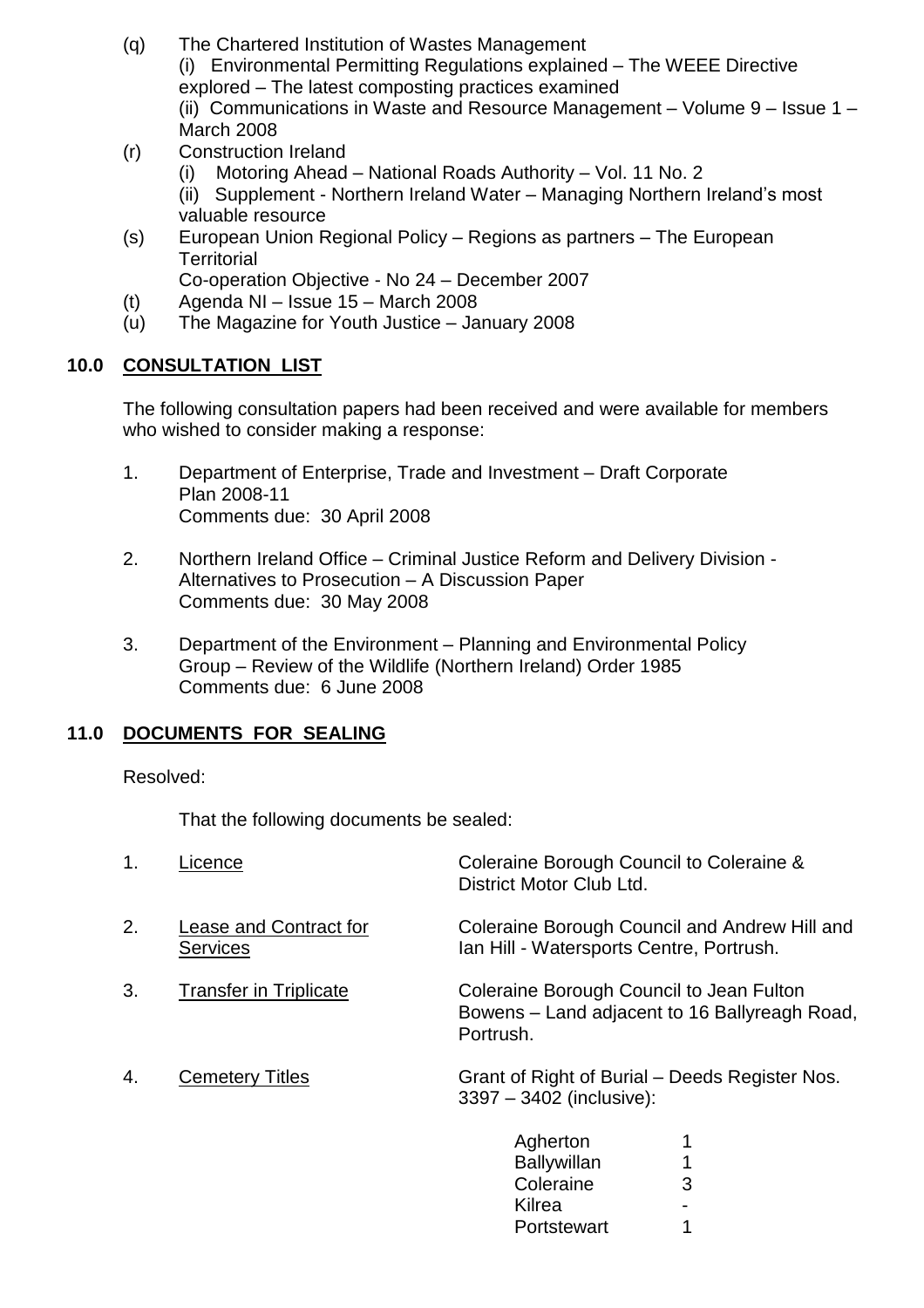Advanced Deeds Register Nos. 0201 –0202 (inclusive):

| Agherton    |   |
|-------------|---|
| Ballywillan |   |
| Coleraine   | 1 |
| Portstewart | 1 |

# **12.0 DEVELOPMENT SERVICES REPORT**

12.1 Peace III – Draft Action Plan Consideration was given to the draft

Action Plan for Peace III funding (previously supplied). The draft plan would be discussed by the North East Interim Peace Committee on 27<sup>th</sup> March, 2008 before submission to SEUPB.

The Head of Development Services noted members' comments which included:

- Clarification of crime statistics;
- Vision aims and objectives Only 50 plus participants used from across the NE area;
- The Plan must be reviewed in 2011 as the RPA is implemented.

It was noted that the comments would be submitted to the Peace Committee and a full report would be presented to Council at a later date.

#### 12.2 Coleraine Borough Council Branding

Following consideration of the suggested events' brand it was agreed:

> That further options be presented to the Leisure and Environment Committee on 1<sup>st</sup> April, 2008.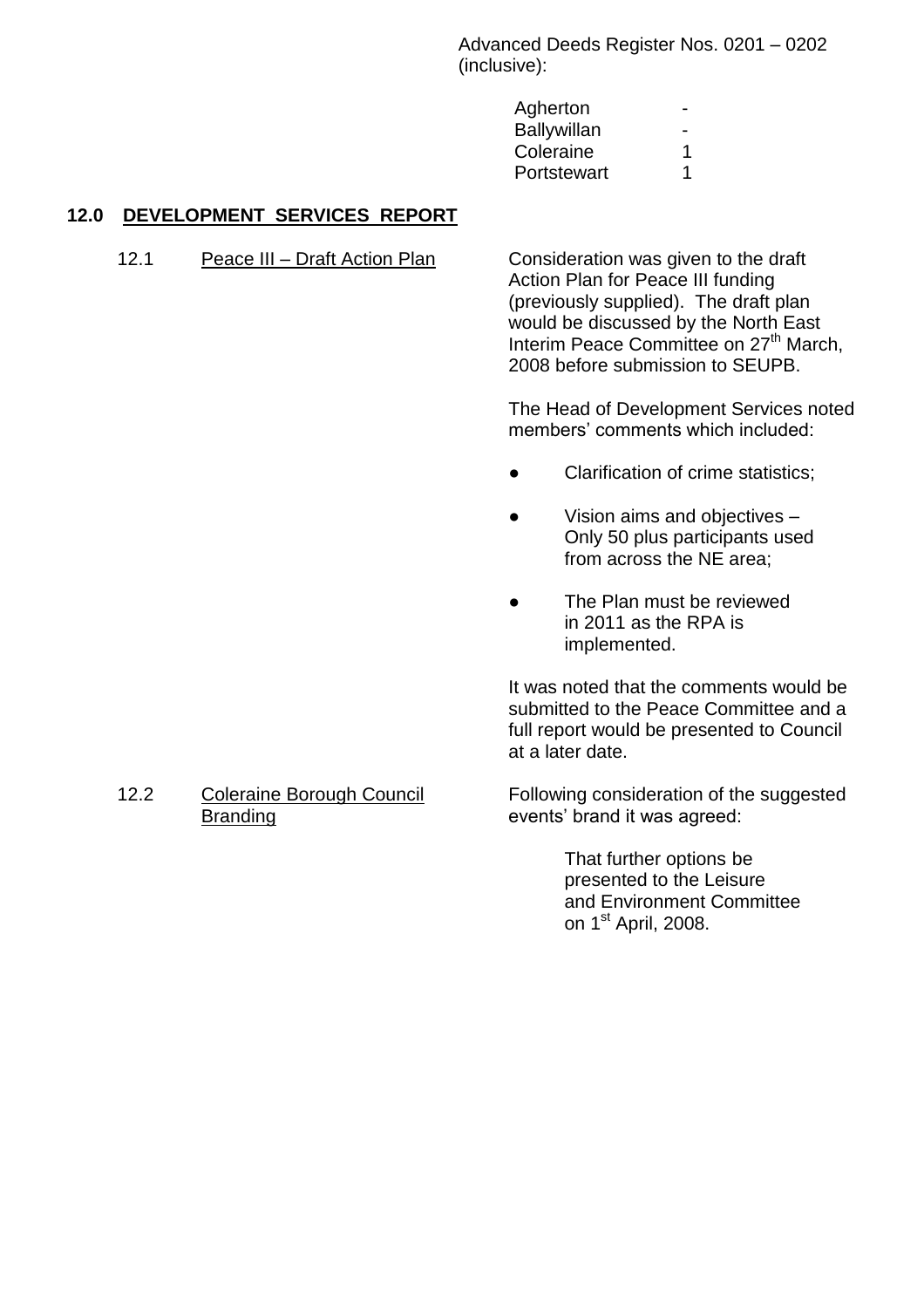#### **SPECIAL MEETING**

# **3 rd April, 2008.**

| Convened:                         | To receive a presentation on the Regional Landfill Site from<br>representatives of B. Mullan & Sons                                                      |                                                      |  |
|-----------------------------------|----------------------------------------------------------------------------------------------------------------------------------------------------------|------------------------------------------------------|--|
| <b>Present:</b>                   | The Mayor, Councillor J. M. Bradley (in the Chair)                                                                                                       |                                                      |  |
|                                   | <b>Aldermen</b>                                                                                                                                          |                                                      |  |
|                                   | E. T. Black (Mrs.)<br>M. T. Hickey (Mrs.)<br>$($ ltem 2.0)                                                                                               | W. J. McClure                                        |  |
|                                   | <b>Councillors</b>                                                                                                                                       |                                                      |  |
|                                   | J. J. Dallat<br><b>B.</b> Fitzpatrick<br>S. Gilkinson                                                                                                    | <b>B.</b> Leonard<br>R. A. McPherson<br>A. McQuillan |  |
| <b>Officers in</b><br>Attendance: | Acting Town Clerk and Chief Executive, Technical and Waste<br>Management Officer and Administrative Assistant.                                           |                                                      |  |
| Apologies:                        | Councillors Mrs. Church, Mrs. Fielding and King                                                                                                          |                                                      |  |
| <u>Also in</u><br>Attendance:     | Mr. S. Mullan, B. Mullan & Sons; Mr. V. Wallace and Mr. D.<br>Doyle, Consultants on behalf of B. Mullan & Sons; Mr. A.<br><b>Baskin, RPS Consultants</b> |                                                      |  |

#### **1.0 WECLOME**

The Mayor welcomed all present to the meeting with a special welcome to members of the public seated in the public gallery.

#### **2.0 REGIONAL LANDFILL SITE**

The Acting Town Clerk and Chief Executive reminded Council of the background to the choice of preferred site for the regional landfill site by the North West Regional Waste Management Group (NWRWMG).

Mr. Wallace introduced the members of B. Mullan & Sons, who were present at the meeting and outlined their responsibilities in the Company.

Mr. Baskin presented a detailed breakdown of the development of the landfill site to date including:

- The proposed site
- Statutory processes
- Design considerations
	- site development
	- site layout operation on a cellular basis
	- site lining
	- good waste management practice
	- site capping and restoration
- Consultations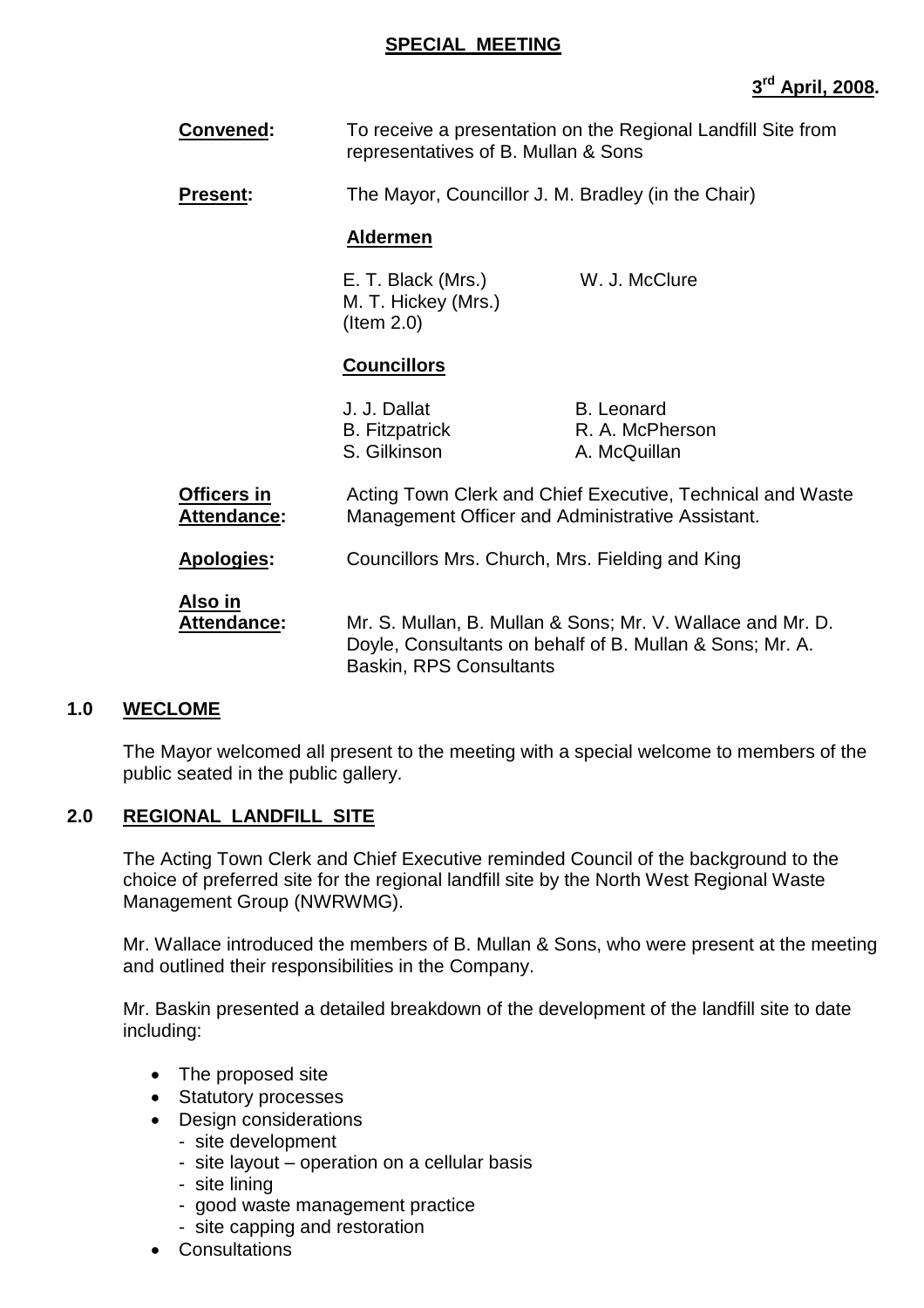- Requirements for Planning and Pollution Prevention and Control (PPC) applications
- Environmental Impact Assessment process
- Mitigation measures

During a period of discussion, Messrs. Baskin and Wallace answered members' questions and clarified various issues. In response to members' concerns, the representatives confirmed B. Mullan & Sons intention to consult with the local community and to keep them informed of developments at the site.

Members also expressed concern at the possibility that three further sites in the area were also under consideration for waste management use; not, however, commissioned by the NWRWMG.

The Mayor thanked the representatives for their informative presentation and advised that an opportunity for local residents to view the engineered landfill site at Craigahulliar could be arranged, through elected representatives, if requested.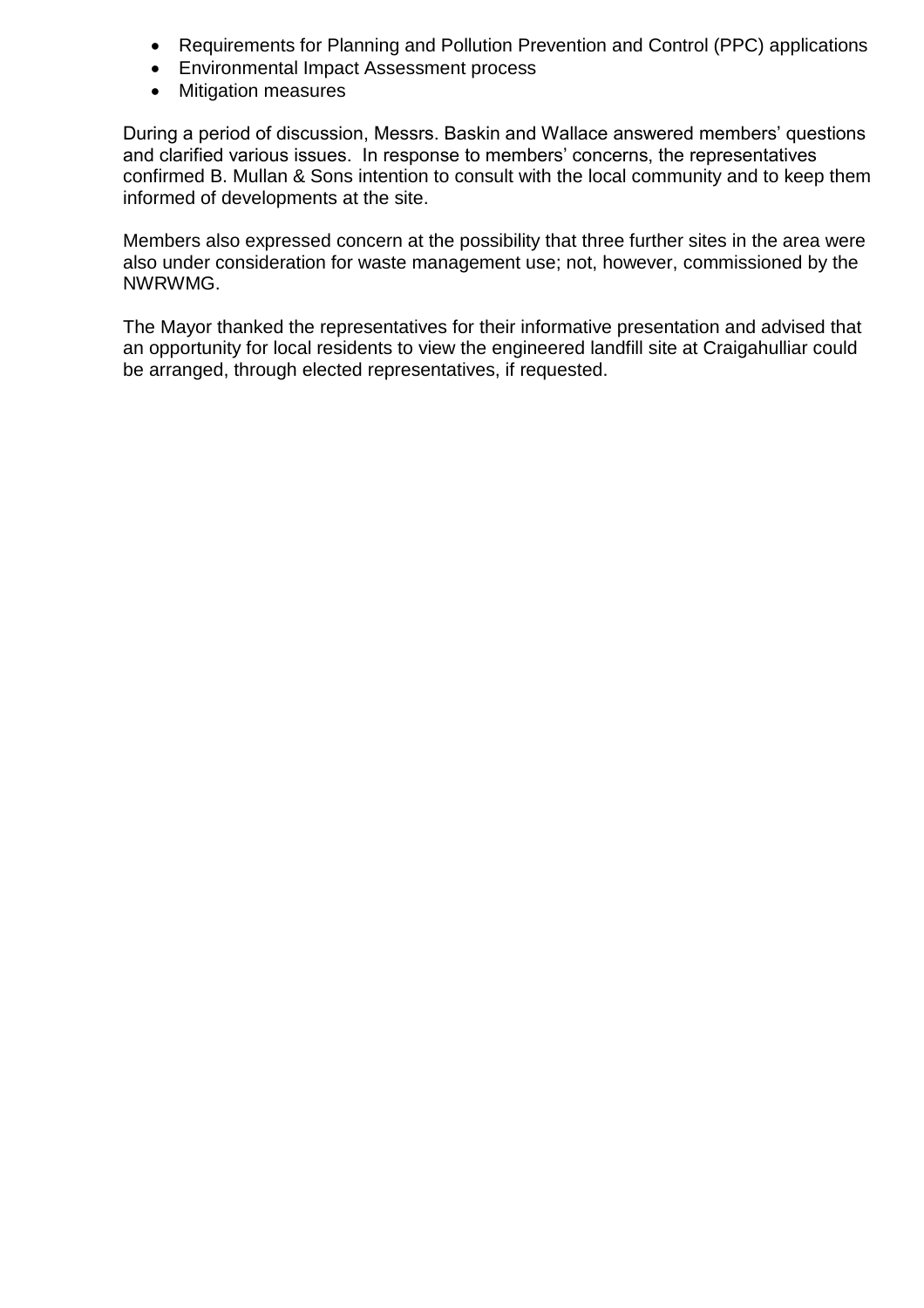#### **LEISURE AND ENVIRONMENT COMMITTEE**

# **1 st April, 2008.**

| <b>Present:</b>                   | Councillor R. A. McPherson, in the Chair                                                                                                                                                                                                                                                                                                                                                                                                                                                                                               |                                                                                                                                                                  |  |
|-----------------------------------|----------------------------------------------------------------------------------------------------------------------------------------------------------------------------------------------------------------------------------------------------------------------------------------------------------------------------------------------------------------------------------------------------------------------------------------------------------------------------------------------------------------------------------------|------------------------------------------------------------------------------------------------------------------------------------------------------------------|--|
|                                   | The Mayor, Councillor J. M. Bradley (Items $1.0 - 2.11.2$ )                                                                                                                                                                                                                                                                                                                                                                                                                                                                            |                                                                                                                                                                  |  |
|                                   | The Deputy Mayor, Councillor E. A. Johnston (Mrs.)<br>(Items $1.0 - 2.11.2$ )                                                                                                                                                                                                                                                                                                                                                                                                                                                          |                                                                                                                                                                  |  |
|                                   | <b>Aldermen</b>                                                                                                                                                                                                                                                                                                                                                                                                                                                                                                                        |                                                                                                                                                                  |  |
|                                   | E. T. Black (Mrs.)<br>M. T. Hickey (Mrs.)                                                                                                                                                                                                                                                                                                                                                                                                                                                                                              | D. McClarty<br>(Items 1.0 - 2.11.2)                                                                                                                              |  |
|                                   | <b>Councillors</b>                                                                                                                                                                                                                                                                                                                                                                                                                                                                                                                     |                                                                                                                                                                  |  |
|                                   | C. S. Alexander (Ms.)<br>(Items $1.0 - 3.3$ )<br>D. D. Barbour<br>(Items $1.0 - 2.11.2$ )<br>O. M. Church (Mrs.)<br>J. J. Dallat<br>(Items $1.0 - 2.11.2$ )<br>T. J. Deans                                                                                                                                                                                                                                                                                                                                                             | E. P. Fielding (Mrs.)<br><b>B.</b> Fitzpatrick<br>S. Gilkinson<br>N. F. Hillis<br>(Items $1.0 - 2.11.2$ )<br>W. A. King<br><b>B.</b> Leonard<br>G. L. McLaughlin |  |
| Officers in<br><b>Attendance:</b> | Acting Town Clerk and Chief Executive, Head of<br>Administrative Services, Director of Environmental Health,<br>Environmental Health Officer (Items 2.11.2 - 3.3), Director of<br>Leisure Services, Leisure Services Officers, Senior Technical<br>Officer (Items 1.0 – 3.2), Technical and Waste Management<br>Officer (Items $1.0 - 3.0$ ), Biodiversity Officer (Items $1.0 - 3.0$ ),<br>Principal Building Control Officer (Items 1.0 – 2.11.2), Head of<br>Development Services (Items 3.1 – 6.0) and Administrative<br>Assistant |                                                                                                                                                                  |  |
| Apology:                          | Alderman Creelman                                                                                                                                                                                                                                                                                                                                                                                                                                                                                                                      |                                                                                                                                                                  |  |

#### **1.0 WELCOME**

The Chairman welcomed everyone to the meeting.

## **2.0 TECHNICAL SERVICES REPORT**

The Report of the Director of Technical Services was considered (previously supplied).

Matters arising:

**Strand Road** Portstewart Recommended:

2.1 Waiting Restrictions – Consideration was given to information on this<br>Stuarts Gardens and topic, as detailed in the report. topic, as detailed in the report.

(i) That Council support the proposed waiting restriction at Stuarts Gardens, Portstewart;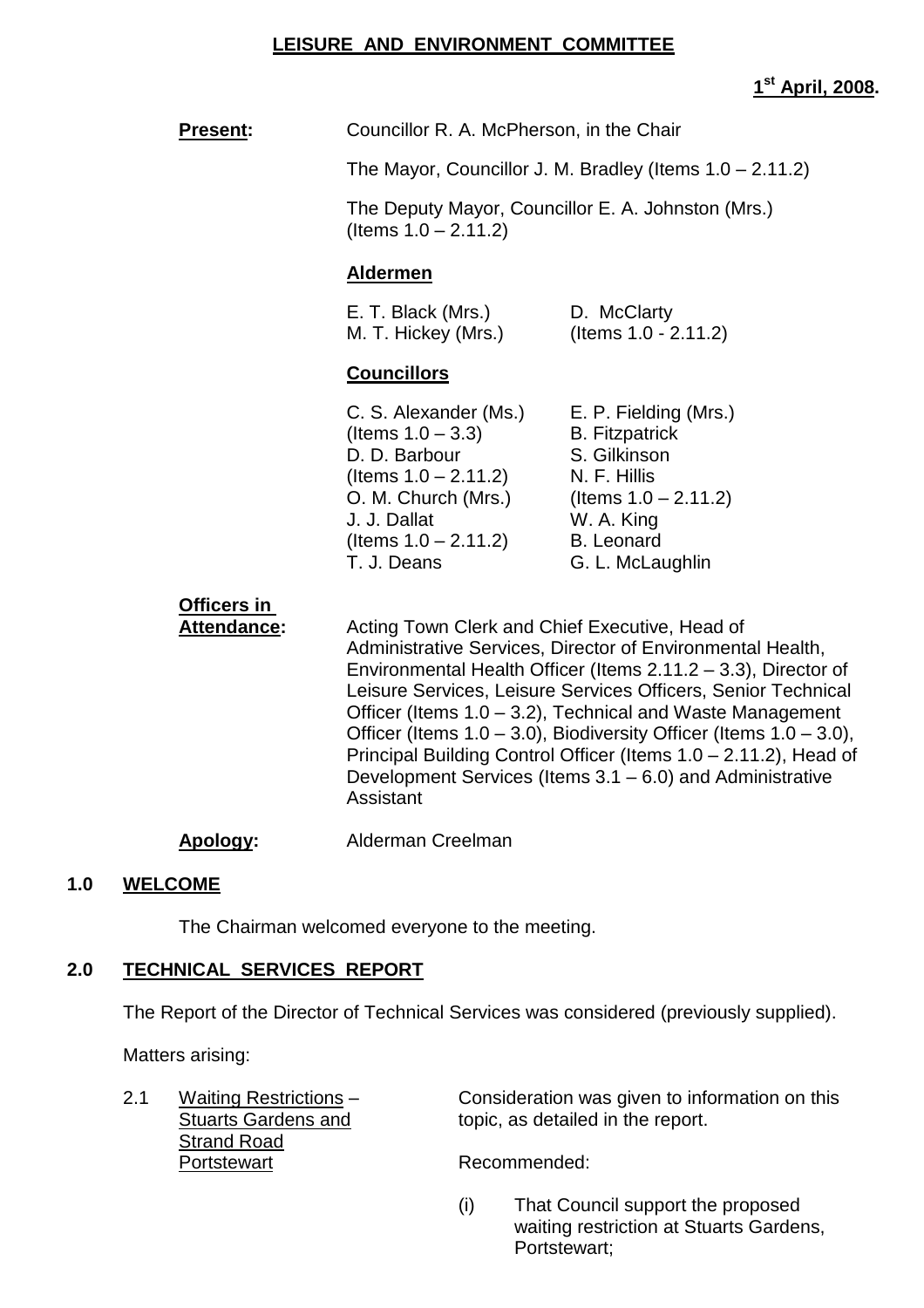(ii) That Council ask Roads Service to reduce the 'NO WAITING AT ANY TIME' proposal at Strand Road, Portstewart on the north west side from 60m to 30m.

A member requested a progress report on parking issues at The Promenade, Portstewart. The Senior Technical Officer advised that the topic would be discussed at a Leisure and Environment Committee meeting as soon as amended plans had been received from the Roads Service.

#### 2.2 Entertainment Licence

Portstewart Legion.

2.2.1 Portstewart Royal British An application for a grant of an Entertainment Legion Club Licence had been received from 21 Lever Road Mr. R. H. Bennett, c/o Portstewart Royal British

> Days and times on which it is intended to provide entertainment:

Sunday 12.30 a.m. - 10.00 p.m. Monday – Saturday 11.30 a.m. – 11.00 p.m. each day but on those occasions when a late licence is granted then  $11.30$  a.m.  $-1.00$  a.m., Sunday 12.30 p.m. - midnight.

Recommended:

That the Entertainment Licence be granted with the inclusion of a special condition:

 All door supervisors employed within the licensed premises must be registered with a scheme recognised by Coleraine Borough Council.

Several members enquired about the scope to include other conditions in the Entertainment Licence. The Director of Environmental Health answered members' various questions, advising that a new Code of Practice currently under consideration, would be introduced later in the year and would help address some of their concerns.

2.3 Annual Tenders - Two tenders were received for timber, viz:

#### Tenderer Amount

- H. & T. Bellas Ltd., Coleraine £4997.42
- \* Jacobs Building Centre, Coleraine £3469.38
- \* Incomplete Tender

2008-2009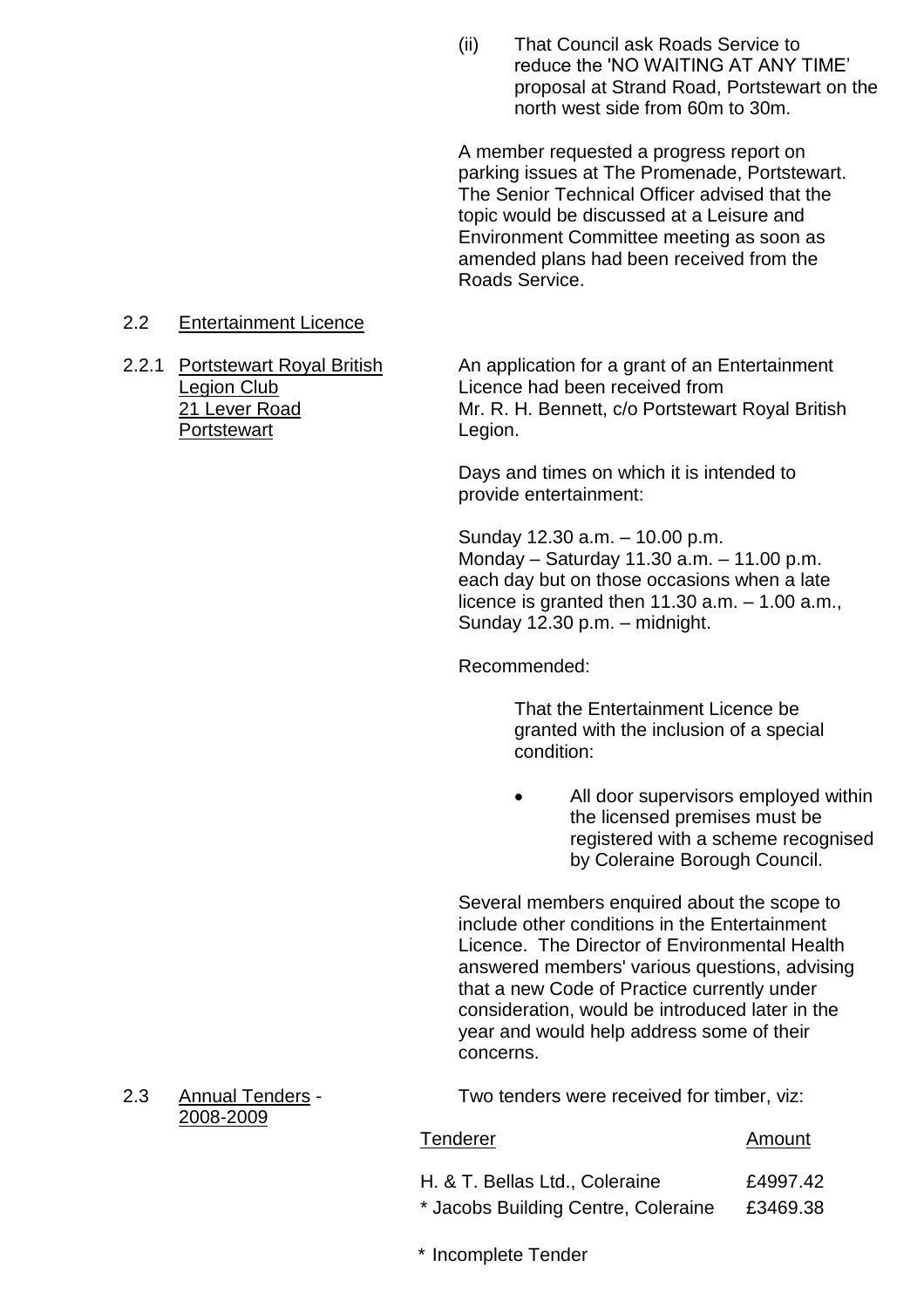Recommended:

That Council accept the tender from H. & T. Bellas Ltd., for the sum of four thousand, nine hundred and ninety-seven pounds and forty-two pence (£4997.42).

# 2.4 Supply and Installation of a Following advertisement for the supply and Wind Turbine at Garvagh installation of a wind turbine at Garvagh Amenity Site **Amenity Site, four tenders were received, viz:**

#### Tenderer Amount 1. J. A. Graham, 3 Carmavy Road, Crumlin £23,000 2. Frontier Energy Ltd., Killyliss Road, Eglish, **Dungannon** £38,630 3. Pipeline Renewable Services, Dargan Crescent, Belfast £43,497 4. Greenpark Energy Systems Ltd, Camlough Road, **Newry** £51,050

Recommended:

That Council accept the lowest tender from J. A. Graham for the sum of twenty-three thousand pounds, (£23,000).

Members noted that, whilst the turbine was not grant aided, it was better value than an N.I.E. supply.

2.5 Tender for Laboratory Following public advertisement for laboratory Analysis Services analysis services, three tenders were received, viz:

| Tenderer | Amount |
|----------|--------|
|          |        |

- 1. Alcontrol Laboratories **£58,091.72**
- 2. Seven Trent Laboratories (STL) Ltd. £78,669.00
- 3. McQuillan Envirocare Ltd. £89,599.30

#### Recommended:

That Council award the contract to Alcontrol Laboratories for the sum of fifty-eight thousand and ninety-one pounds and seventy-two pence (£58,091.72).

2.6 Tender for Borehole Following advertisement for the installation of Installation sampling boreholes at Craigahulliar, five tenders were received, viz: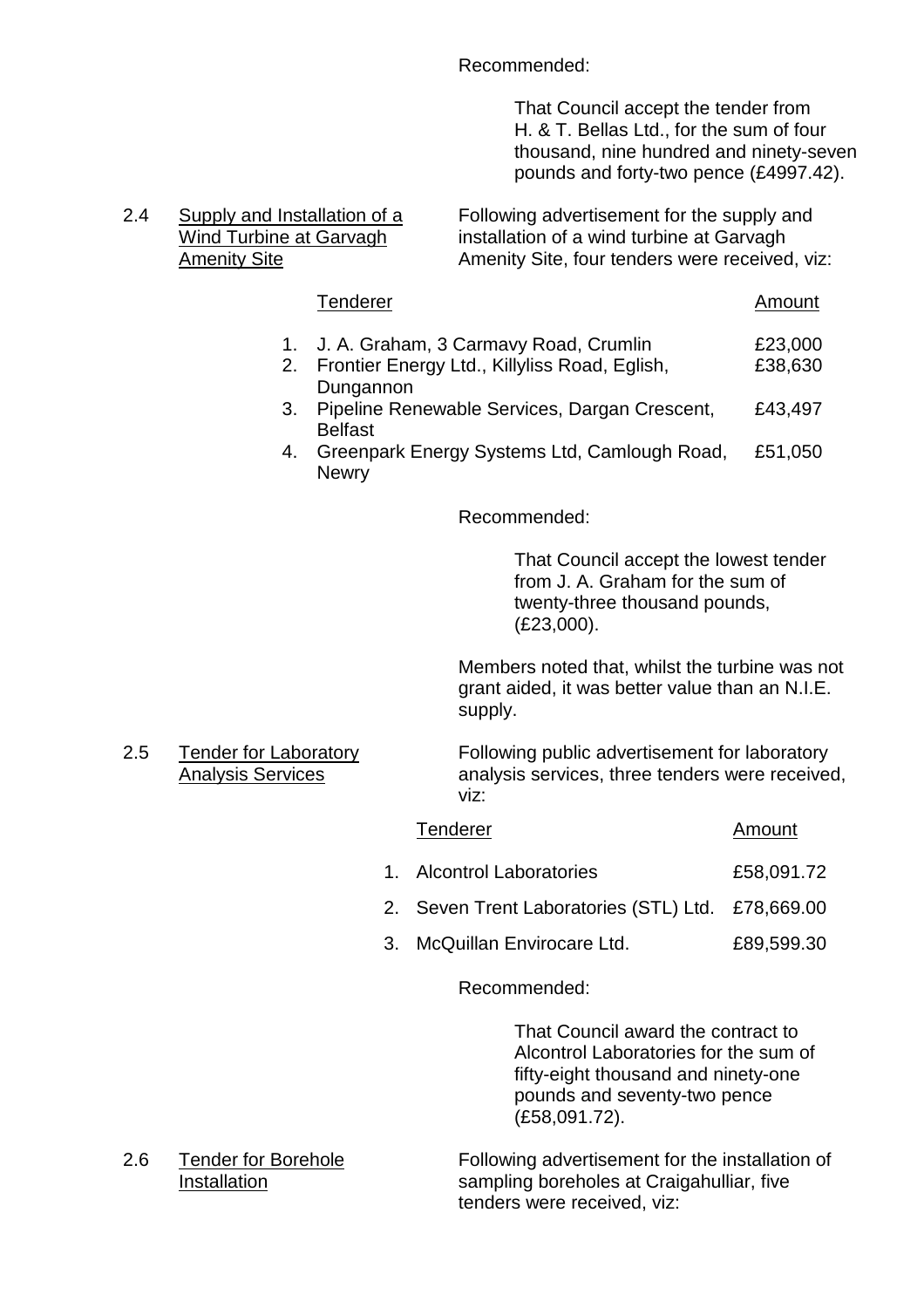#### Tenderer Amount

- 1. Whiteford Geoservices 635,780
- 2. Geotechnical & Environmental Services £53,492
- 3. Glover Site Investigations Ltd. £61,592
- 4. Stratex £70,783
- 5. Grand Check Ltd. £106,557

Council's consultants, R.P.S., on reviewing the tenders noticed greatly reduced rates in the lowest tender for a certain item compared with other tenders. The tenderer, Whiteford Geoservices, was contacted to check the rates and they subsequently withdrew their tender.

Recommended:

That Council accept the tender from Geotechnical and Environmental Servcies for the sum of fifty-three thousand, four hundred and ninety-two pounds (£53,492.00).

2.7 Tender for Transportation of Following advertisement for transportation of Leachate from Craigahulliar leachate from Craigahulliar Landfill Site to Landfill Site to Riversdale Riversdale Pumping Station, two tenders were Pumping Station received, viz:

#### Tenderer Amount

- 1. Summerisland Waste Management £2.37 per  $m<sup>3</sup>$
- 2. Road Safety Contracts Ltd. £2.40 per  $m<sup>3</sup>$

The current supplier for this service is Road Safety Contracts. During the winter, both companies were contacted with regard to the movement of an additional volume per day. Road Safety Contracts offered the additional service and Summerisland declined saying they had no tankers.

Recommended:

That Council accept the tender from Road Safety Contracts Ltd., for the sum of two pounds and forty pence  $(E2.40 \,\text{per m}^3)$ .

A member enquired if the leachate could be piped to Portrush or the sewage system. The Technical and Waste Management Officer advised members that this was being explored.

2.8 Petroleum Licences – Consideration was given to information on this Conditions **topic** as detailed in the report.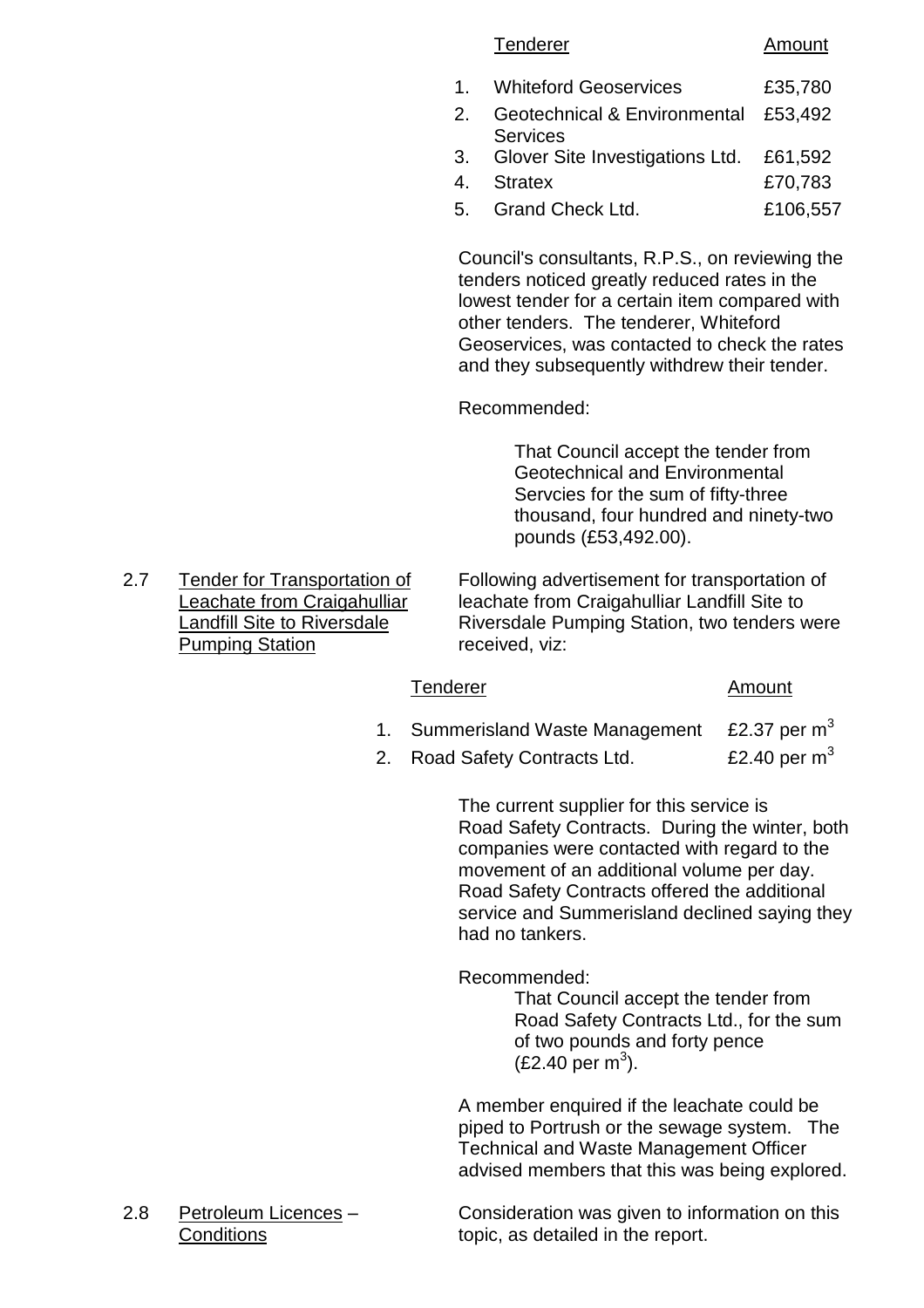Recommended:

That Council adopt the following conditions:

## Tanks and Pipework Test Certification

- Single skin tanks should be tested when 20 years old, 25 years, 30 years and every 2 years thereafter, or as deemed necessary by the Licensing Authority.
- Conventional steel or GRP pipework or other systems incorporating joints below the ground. Test every 5 years until year 30 and then every 2 years thereafter.
- Continuous flexible pipework (including those with thermo-welded joints). Test every 10 years.

These recommended frequencies should only be used as a guide and where a more reliable leak detection system is in operation there should be a site specific risk assessment provided.

## Leak Detection and Prevention Systems

Where an appropriate leak detection and wet stock control system is in place and is properly operated and monitored, there may be no need to carry out periodic tank or pipework leak testing.

The system chosen must have the level of accuracy and reliability in detecting leaks that is commensurate with risks identified at the site.

The site operator must demonstrate his or her capability in providing the relevant data produced by the system in a form acceptable to the licensing authority.

These conditions pertaining to a Petrol Storage Licence would come into effect for the incoming licence period 2008/2009.

| 2.9  | <b>North West Region Waste</b><br><u>Management Group</u><br>(NWRWMG) | The Acting Town Clerk and Chief Executive<br>explained the delay in progressing the<br>Memorandum of Understanding (MoU) for the<br>NW/SWaMP Joint Project and outlined a<br>number of legal issues relating to the matter.<br>Members noted that following legal advice and<br>discussions with the Deputy Secretary,<br>Department of the Environment, the joint group<br>would split and the NWRWMG would proceed in<br>having the MoU prepared for signing and<br>sealing by the Group's member Councils. |
|------|-----------------------------------------------------------------------|---------------------------------------------------------------------------------------------------------------------------------------------------------------------------------------------------------------------------------------------------------------------------------------------------------------------------------------------------------------------------------------------------------------------------------------------------------------------------------------------------------------|
| 2.10 | Northern Ireland Landfill<br><b>Allowance Scheme (NILAS)</b>          | Consideration was given to information on<br>this topic, as detailed in the report.                                                                                                                                                                                                                                                                                                                                                                                                                           |
|      |                                                                       | The Acting Town Clerk and Chief Executive<br>advised members that in order to achieve the<br>targets set for the diversion of waste from<br>landfill and to avoid penalties, potentially up to<br>£525,000 in the year 2009/2010, Council must<br>divert an additional 3500 tonnes of<br>biodegradable waste from landfill in that year                                                                                                                                                                       |

idable waste from landfill in that He explained that it could be achieved in one of two ways: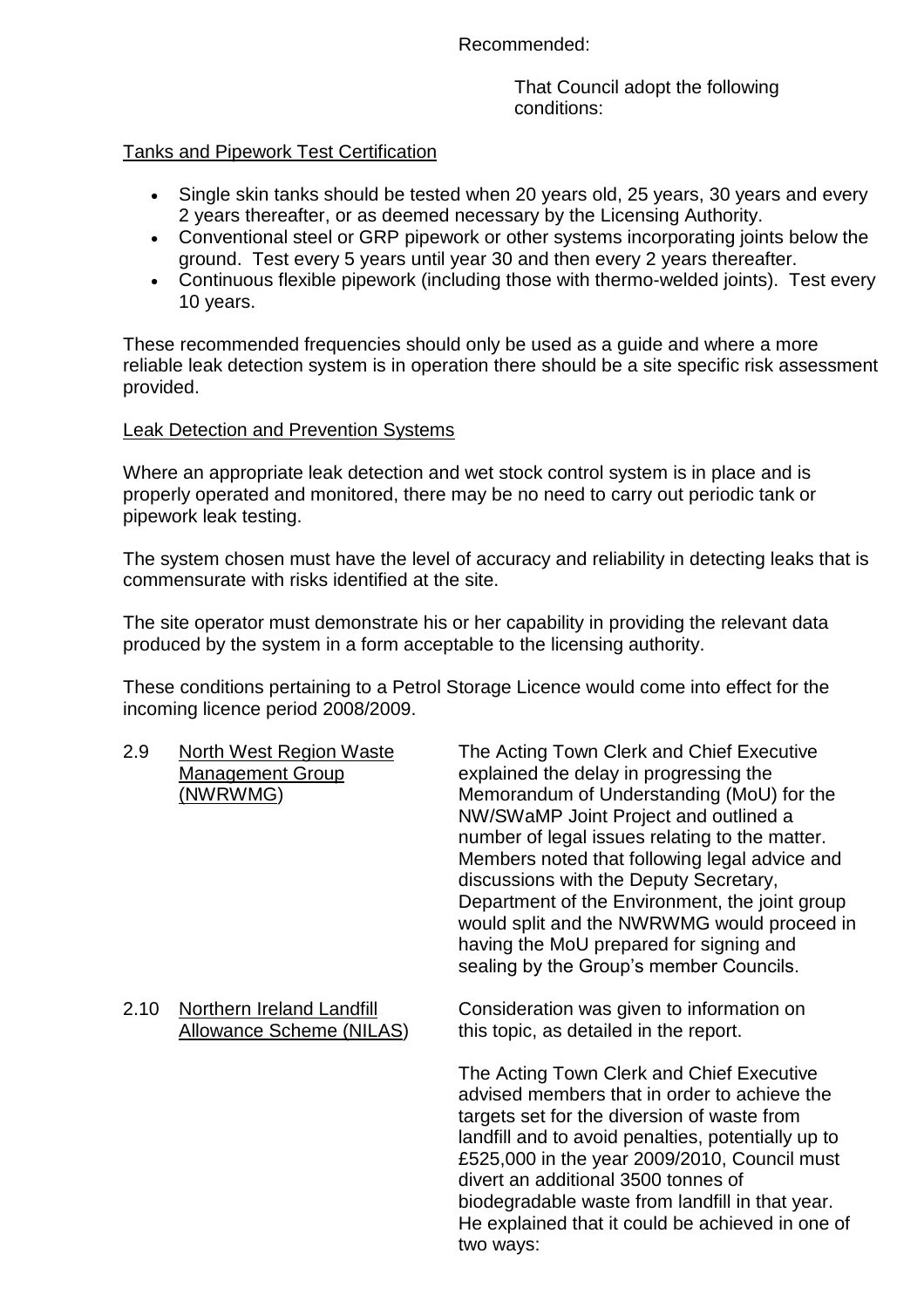- (i) The delivery of residual black bin waste to a MBT plant for treatment at £260,000 or
- (ii) The introduction of a third bin (brown) for compostable kitchen/garden waste at £193,000.

Although the black bin option would be more expensive, it would guarantee the reduction in waste going to landfill and avoid penalties with greater certainty.

After a period of discussion, it was proposed by Councillor Deans, seconded by Alderman McClarty and agreed by eleven votes for and three against that:

> Council implement the black bin option in order to achieve the targets set for the diversion of waste from landfill and to avoid penalties in 2009/2010.

- 2.11 For Information
- 2.11.1 Building Control
- 
- 

(a) Approvals Members noted that approval had been granted for 32 applications.

2.11.2 The Coleraine Local The Biodiversity Officer gave a brief Biodiversity Action Plan presentation on the draft Biodiversity Action (LBAP) Plan and answered members' various questions.

> Members noted that the launch of the document had been provisionally set for 26<sup>th</sup> June, 2008.

# **3.0 ENVIRONMENTAL HEALTH REPORT**

The Report of the Director of Environmental Health was considered (previously supplied).

Matters arising:

- Cleaner Air and Healthier legislation. **Environments**
- Tesco, Portstewart

3.1 The Smoking Ban - The Environmental Health Officer updated One Year On – members on the work carried out by the Smoke-free Contributing to department since the introduction of the

3.2 The Shops (Sunday Consideration was given to information on this Trading) NI Order 1997 - topic, as detailed in the report.

Recommended: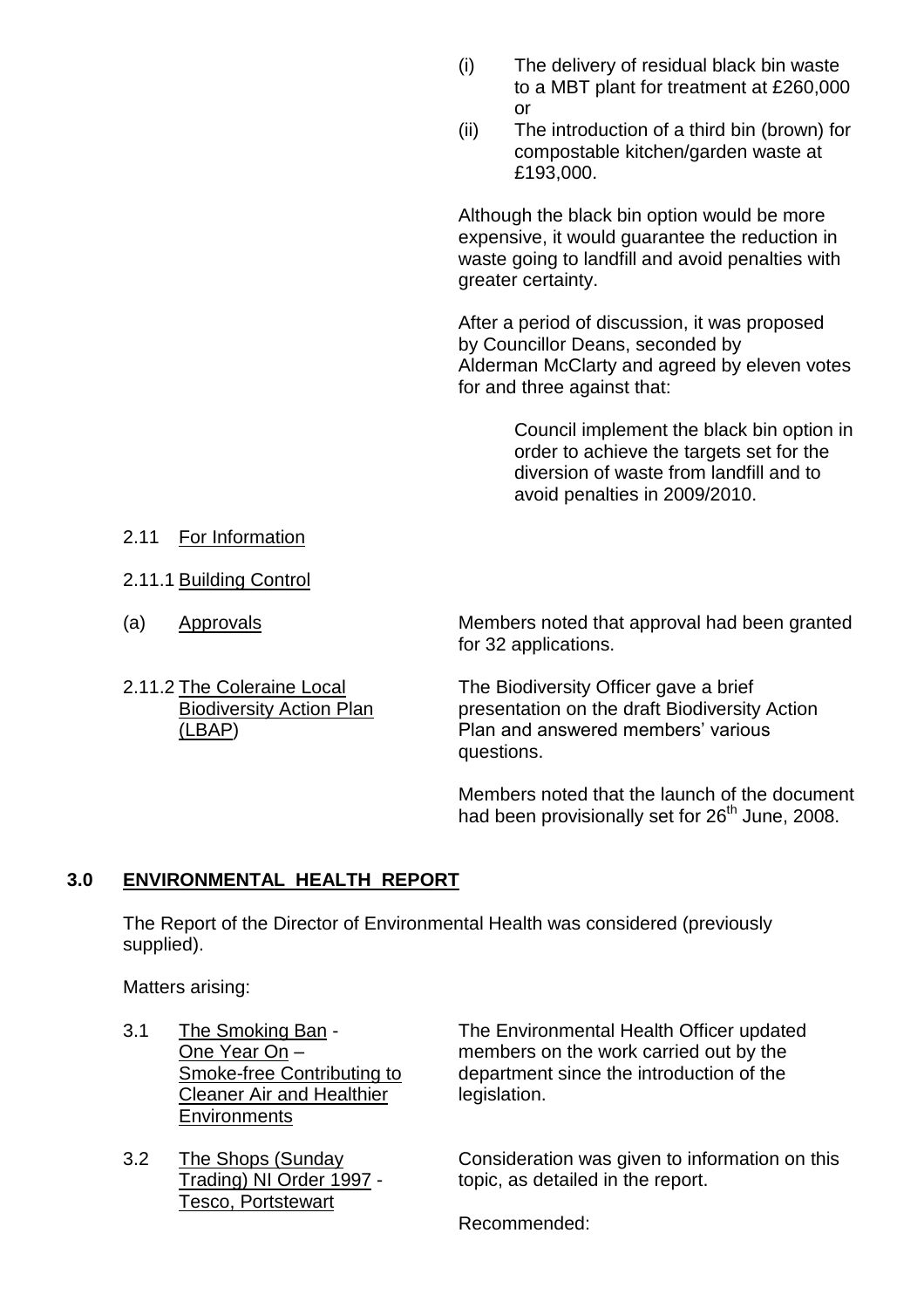That Council delay seeking legal opinion on this matter until it considers any revised application made by Tesco for additional permitted Sunday trading hours.

3.3 Food Standards Agency Consideration was given to information on this Northern Ireland - topic, as detailed in the report.

Food Safety Grants Recommended:

That Council write to the Secretary of State to ascertain which Minister the Food Standards Agency is responsible to.

3.4 For Information

Proposed Cuts to

- 3.4.1 Review of Drinking in Members noted that the public consultation Public Places **Public Places** period for the amended bye-laws would  $\overline{Bye}$ -Laws close on  $2^{nd}$  April, 2008. If no responses were received, the bye-laws would be presented to the Department for Social Development for approval.
- 3.4.2 Coleraine Borough Council Members, Council staff and partners were Work Well Scheme invited to a Health Fair, organised by Health Fair Miss Debbie Keys, Health and Well-Being Officer, on 23<sup>rd</sup> April, 2008 in Cloonavin.
- as amended to over £350.

3.4.3 Outcome of Legal Members noted that a successful Proceedings – prosecution for dog offences in the Heights The Dogs (NI) Order 1983 area had resulted in fines and costs amounting

#### **4.0 LEISURE SERVICES REPORT**

The Report of the Director of Leisure Services was considered (previously supplied).

Matters arising:

4.1 Somerset Riverside Members noted that the pathway would be Park resurfaced and widened to provide a much superior access facility. The scheme would cost approximately £45,000. Funding had been secured from the Lower Bann Partnership and the Department of Culture, Arts and Leisure had committed an 'in-kind' contribution of £15,000. An allowance for the remaining £15,000 had been made in Council's Capital Programme.

- 4.2 Causeway Museum **Service**
- 

4.2.1 Causeway Museum Reported that a three year funding package had Service - Community been received from the Heritage Lottery Fund Outreach Officer **for this post which would terminate in May 2008.**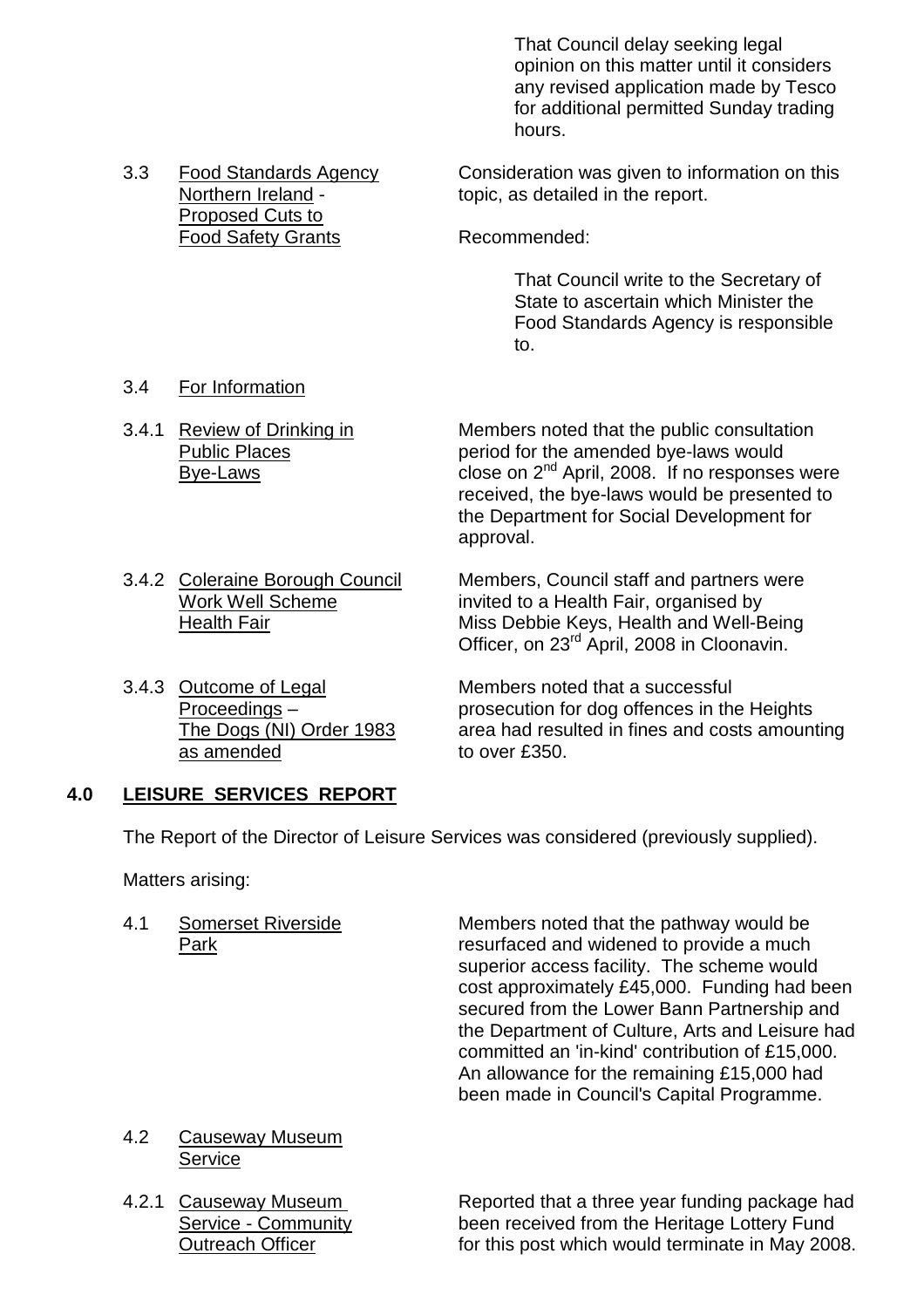|     |                                                                                 | The Community Outreach Officer has been<br>working with local communities in Coleraine,<br>Moyle, Limavady and Ballymoney Council<br>areas.                                                                                                                                                |
|-----|---------------------------------------------------------------------------------|--------------------------------------------------------------------------------------------------------------------------------------------------------------------------------------------------------------------------------------------------------------------------------------------|
|     |                                                                                 | The three other Councils are supportive of<br>providing funding to extend the contract for a<br>further three years, subject to annual review. An<br>allowance has been made in the 2008/09 revenue<br>estimates.                                                                          |
|     |                                                                                 | It was proposed by Alderman Mrs. Black,<br>seconded by Councillor Deans and recommended:                                                                                                                                                                                                   |
|     |                                                                                 | That Council contribute funding to<br>this post.                                                                                                                                                                                                                                           |
|     | 4.2.2 Market Yard<br><b>Update</b>                                              | Members noted that following the unsuccessful<br>application to Heritage Lottery Fund in<br>December 2007 the Market Yard Working<br>Group have been exploring other potential<br>funders. Ms. Perry is now preparing a new<br>revised application for autumn submission.                  |
|     | 4.2.3 Exhibitions                                                               | To coincide with the Causeway Museum<br>Service Conference from 23 <sup>rd</sup> April – 17 <sup>th</sup> May,<br>2008 the following exhibitions would be<br>displayed in Coleraine Town Hall:                                                                                             |
|     |                                                                                 | (i)<br>Exhibition of artwork by local schools and<br>youth clubs;<br>An exhibition of works from Council's<br>(ii)<br>prestigious collection;<br>(iii)<br>Show of community art by seven young<br>people's groups from the Causeway area<br>which was inspired by their local<br>heritage. |
| 4.3 | <b>Anderson Park</b><br><b>Coleraine</b>                                        | Members noted that works to reduce the<br>amount of sediment in the pond would<br>commence in mid April and last approximately<br>4-5 weeks. For safety reasons, a small section<br>of the park would be closed off and a temporary<br>access to the play park would be made.              |
|     |                                                                                 | A member expressed concern at the failure of<br>the original scheme to address silting.                                                                                                                                                                                                    |
| 4.4 | <b>Coleraine Showgrounds</b>                                                    | Members noted that Minister Poots would be<br>meeting with the Working Group to continue<br>discussions regarding Coleraine Showgrounds<br>on Friday, 4 <sup>th</sup> April, 2008 at 1.45 p.m.                                                                                             |
| 4.5 | North West 200<br><u>Festival Week Launch</u> -<br>$2^{th} - 17^{th}$ May, 2008 | Members noted information on this launch,<br>as detailed in the report.                                                                                                                                                                                                                    |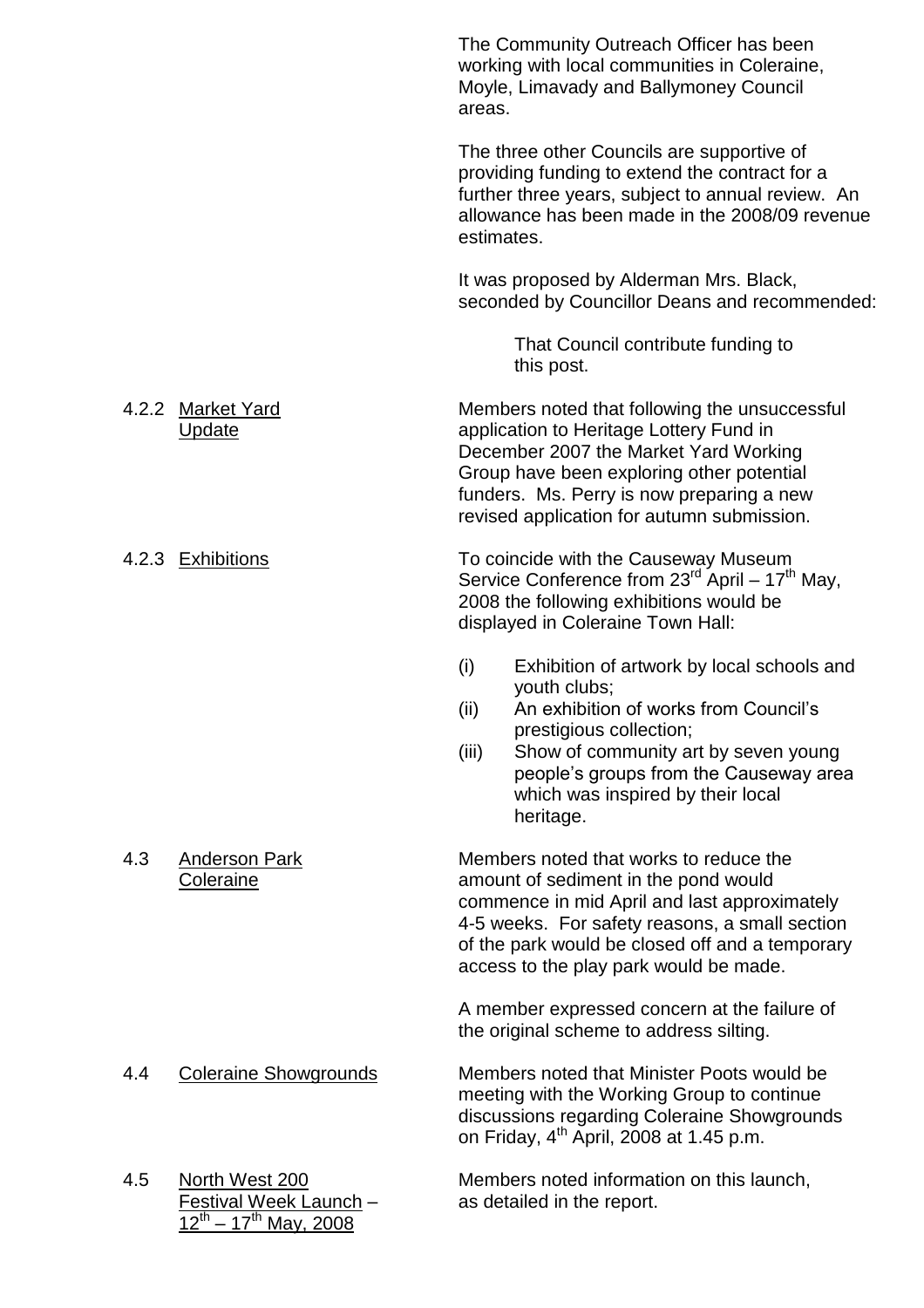4.6 The RNLI Portrush Members noted information on this launch Raft Race Launch - which was due to take place on 3<sup>rd</sup> April, 2008 in Portrush Town Hall.

#### **5.0 PROPOSED CLOSURE OF VARIOUS POST OFFICES**

A member requested that Council voice its concern regarding the closure of various Post Offices. The Acting Town Clerk and Chief Executive advised members that the matter would be discussed at the next Policy and Development Committee meeting.

## **6.0 PROPOSED COUNCIL LOGO**

The Head of Development Services presented two options of a new logo for limited use for publicity materials. One logo had a crest and the other without.

Recommended:

That Council use the logo which incorporated the Council crest.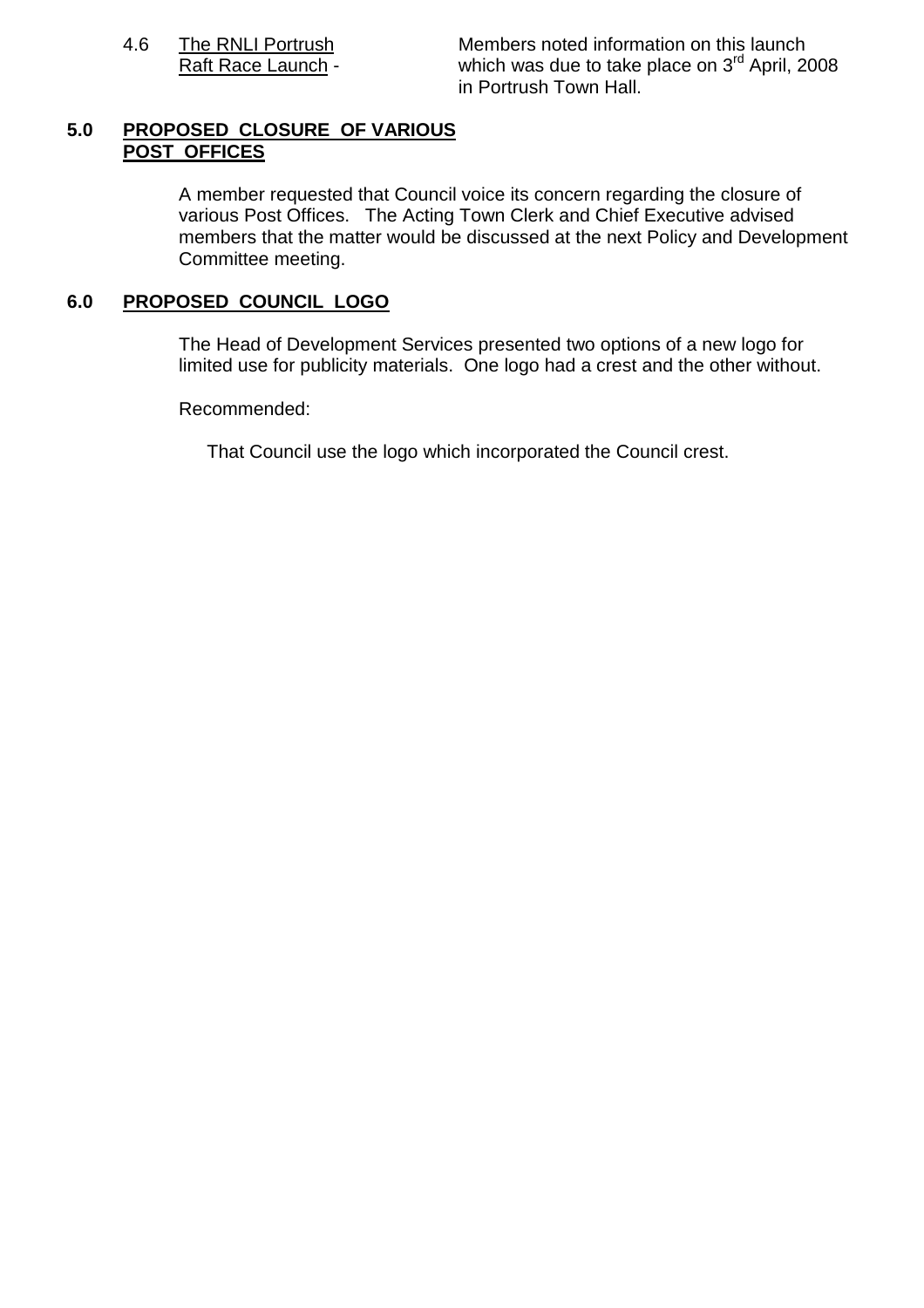**8 th April, 2008.**

| <b>Present:</b>            | Alderman W. J. McClure in the Chair                                                                                                           |                                                                                                            |
|----------------------------|-----------------------------------------------------------------------------------------------------------------------------------------------|------------------------------------------------------------------------------------------------------------|
|                            | The Deputy Mayor, Councillor E. A. Johnston (Mrs.)<br>(Items $1.0 - 6.3$ )                                                                    |                                                                                                            |
|                            | <b>Aldermen</b>                                                                                                                               |                                                                                                            |
|                            | E. T. Black (Mrs.)                                                                                                                            | W. T. Creelman<br>(Items $2.8 - 11.0$ )                                                                    |
|                            | <b>Councillors</b>                                                                                                                            |                                                                                                            |
|                            | C. S. Alexander (Ms.)<br>D. D. Barbour<br>O. M. Church (Mrs.)<br>J. J. Dallat<br>T. J. Deans<br>(Items $1.0 - 6.3$ )<br>E. P. Fielding (Mrs.) | <b>B.</b> Fitzpatrick<br>S. Gilkinson<br>W. A. King<br>G. L. McLaughlin<br>R. A. McPherson<br>A. McQuillan |
| Also in<br>Attendance:     | Representatives from the Planning Service -<br>Mr. P. Duffy and Mr. W. McIlmoyle                                                              |                                                                                                            |
| Officers in<br>Attendance: | Administrative Officer and Administrative Assistant                                                                                           |                                                                                                            |
| <b>Apologies:</b>          | The Mayor, Aldermen Mrs. Hickey and McClarty,<br><b>Councillors Cole, Hillis and Leonard</b>                                                  |                                                                                                            |

#### **1.0 WELCOME**

The Chairman welcomed everyone present to the Meeting.

#### **2.0 PLANNING APPLICATIONS**

A list of one hundred and twenty-five applications was presented for consideration (previously supplied).

## **Applications Deferred from Previous Meeting**

2.1 Application No. D1 C/2006/0926/F Revised elevations and minor changes to approved residential development for 20 self contained apartments with bar/restaurant at ground floor level and associated car parking at 5 Mussenden Road, Downhill for Mr. Kennedy

The opinion of the Planning Service was to approve.

It was agreed that the application be approved.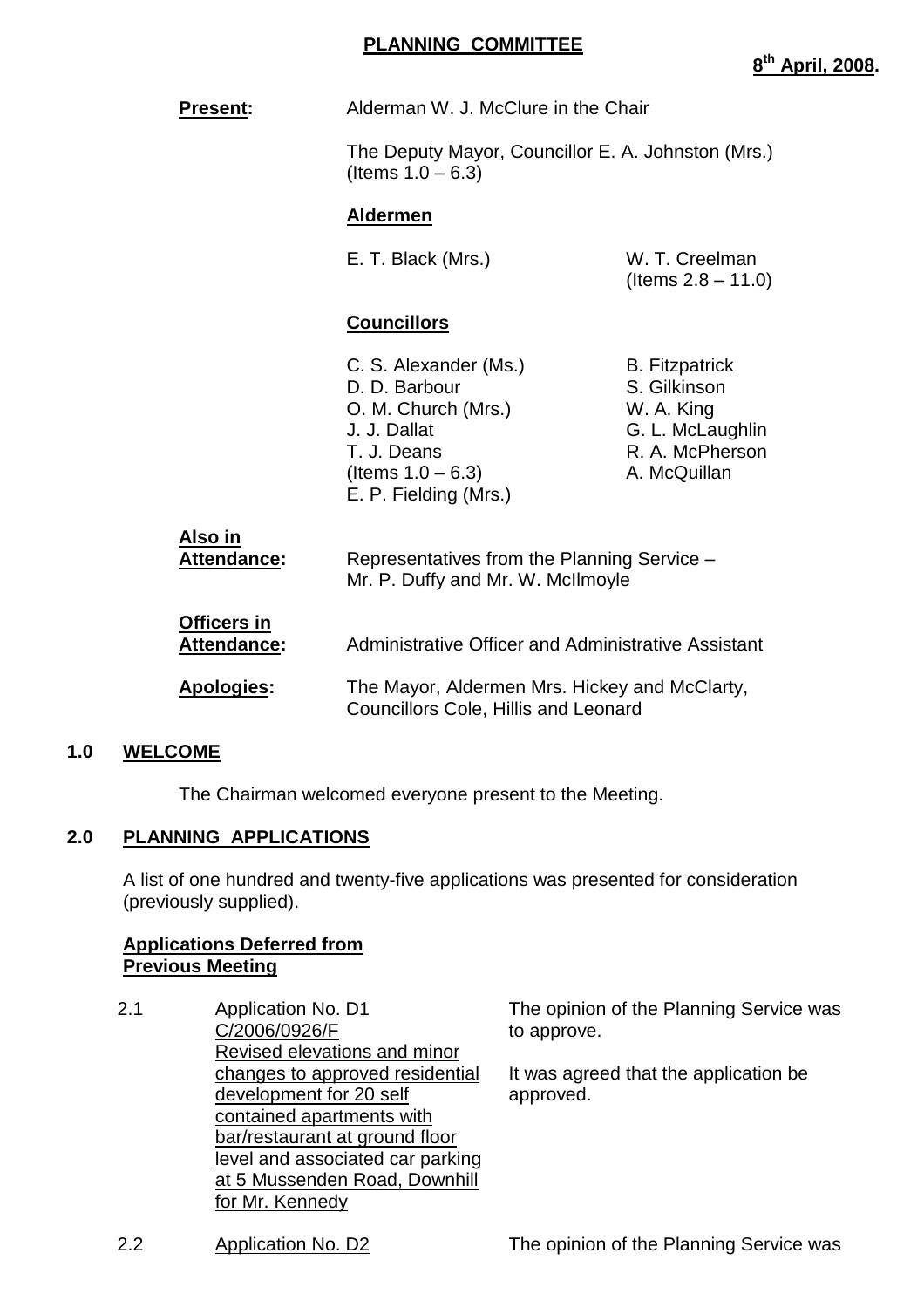C/2006/1064/F Proposed residential development including 12 no. apartments, associated car parking and amenity space at 41 and 41a Castleroe Road, Coleraine for Mr. R. Martin

2.3 Application No. D3 C/2007/0336/F One and a half storey rear extension and internal alterations to dwelling at 6 West Drive, Portstewart for Mr. C. Lee

2.4 Application No. D4 C/2007/0360/F Proposed variation of condition No. 5 of outline permission C/2005/0303/O, to increase ridge height from 5.5 metres to 7.0 metres, 180 metres north east of 32 Coolyvenny Road, Coleraine for Mr. Pollock

2.5 Application No. D5 C/2007/0445/O Site for dwelling 50 metres east of 16 Mayboy Road, Boleran, Garvagh for Mr. Clarke

2.6 Application No. D6 C/2007/0541/F Proposed two storey retirement dwelling adjoining Carneety House, 120 Mussenden Road, Castlerock for Mr. and Mrs. **Henry** 

2.7 Application No. D7 C/2007/0583/F Re-development of 96 Causeway Street, Portrush to provide 5 no. apartments for residential purposes (amended proposal) for Mr. G. Gordon

to approve.

It was agreed that the application be approved.

The opinion of the Planning Service was to approve.

It was agreed that the application be approved.

The opinion of the Planning Service was to approve.

It was agreed that the application be approved.

The opinion of the Planning Service was to approve.

It was agreed that the application be approved.

The opinion of the Planning Service was to approve.

It was agreed that the application be approved.

The opinion of the Planning Service was to approve.

It was agreed that the application be approved.

#### **New Applications**

2.8 Application No. 2 C/2006/0508/O Residential development of 27 no. apartments, associated car parking and amenity space at 39 and 41 Mountsandel Road, Coleraine for Mr. S. Sweeney

The opinion of the Planning Service was to approve.

Following discussion it was proposed by Councillor Ms. Alexander:

> That Council support a refusal.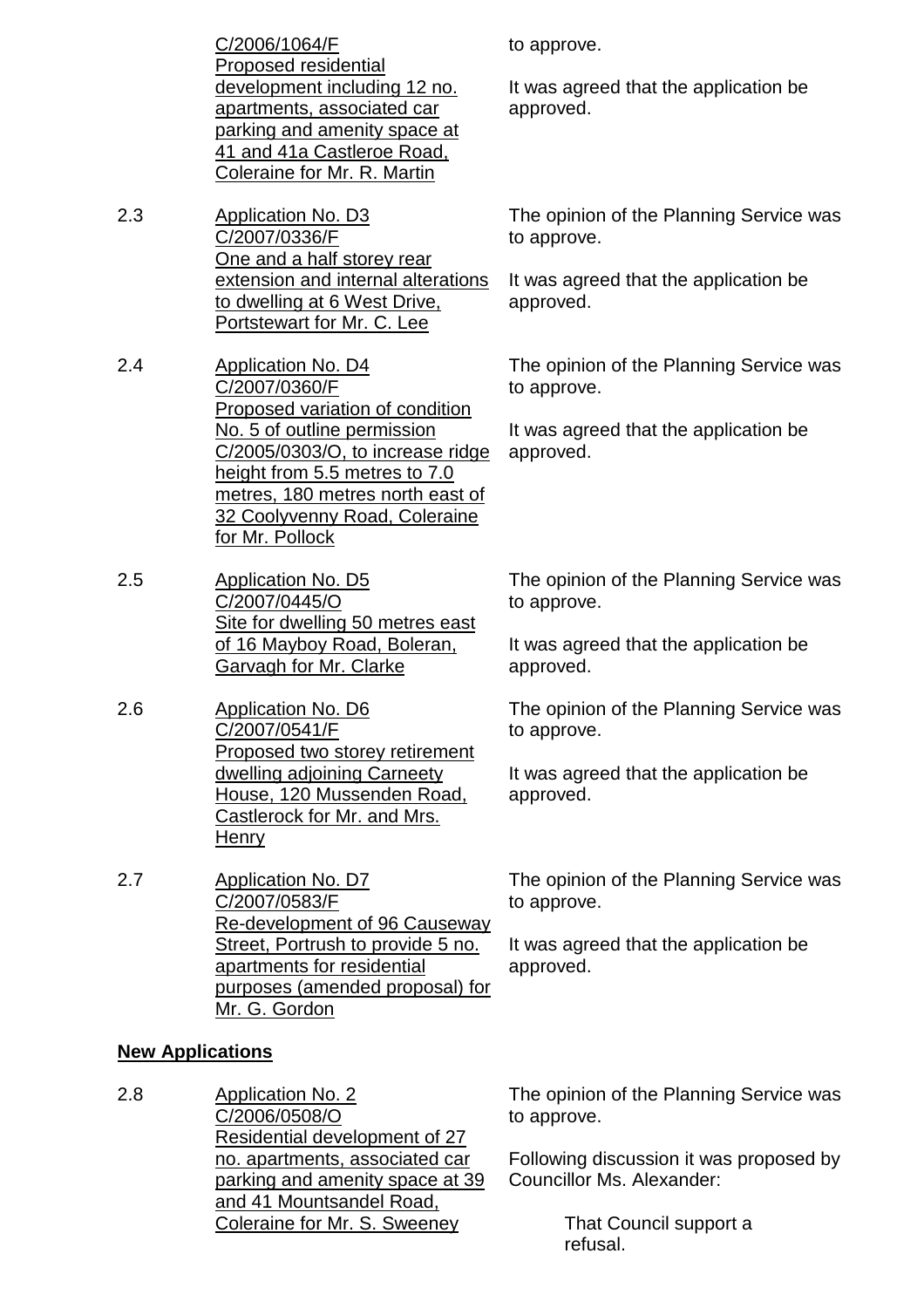Councillor Ms. Alexander failed to receive a seconder for her proposal.

Following discussion it was agreed, eight members voting in favour and one member voting against:

> That the application be approved.

Members referred to the mature trees on this site and sought assurance that they would be retained.

The opinion of the Planning Service was to approve.

Mr. Duffy advised members that this application had been twin-tracked and was also the subject of a nondetermination appeal.

Reference was made to the trees being cut down on this site and members asked that a condition relating to tree planting be incorporated in the approval.

The opinion of the Planning Service was to refuse.

It was proposed by Councillor McQuillan and seconded by Councillor Barbour:

> That the application be deferred for one month to facilitate an office meeting on the grounds that all material planning considerations had not been assessed.

As an amendment it was proposed by Councillor Ms. Alexander:

> That Council support a refusal.

Councillor Ms. Alexander failed to receive a seconder for her proposal.

On being put to the Meeting the proposal was carried, twelve members voting in favour and one member voting against.

The opinion of the Planning Service was to approve.

2.9 Application No. 3 C/2006/0664/O Residential development including mix of townhouses and apartments (70 dwellings) to include associated car parking and amenity space (amended proposal) at 6b, 6c, 6d, 8 and 10 Millburn Road, Coleraine for Mr. S. Sweeney

2.10 Application No. 4 C/2006/0696/F Housing development of 113 no. units (comprising 75 no. dwellings , 34 no. apartments and 4 no. maisonettes) (amended proposal) at Lissadell Avenue, Portstewart for Messrs. O'Kane and Devine Ltd.

2.11 Application No. 5 C/2007/0059/F Residential development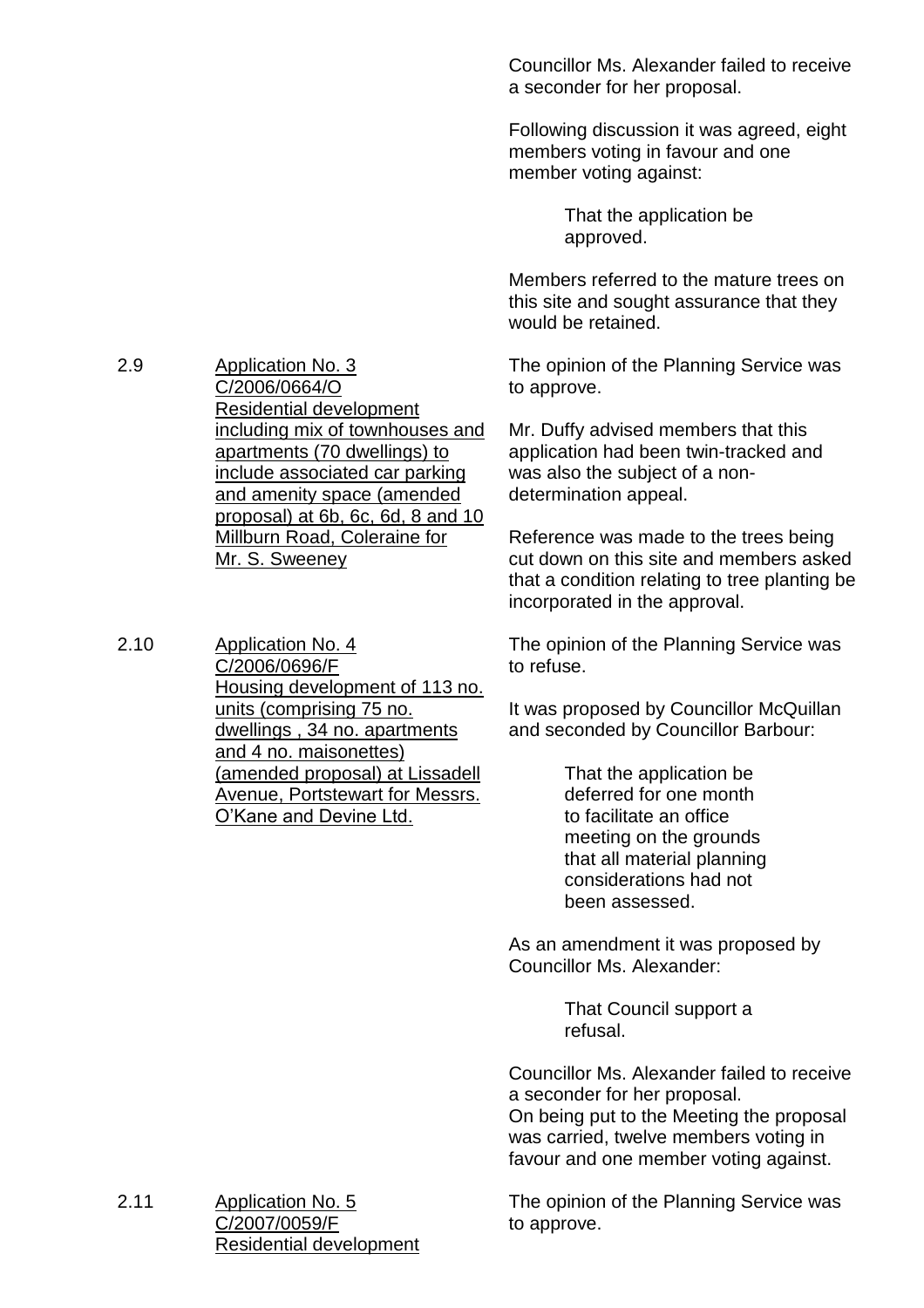|                                                         | comprising 15 units with<br>associated access road and car<br>parking (amended scheme) at<br>Nos. 56 and 68 Ballywillan Road,                  | Consideration was given to an e-mail from<br>Carneybaun Residents' Association<br>(circulated to each member).<br>Following discussion it was proposed by                        |
|---------------------------------------------------------|------------------------------------------------------------------------------------------------------------------------------------------------|----------------------------------------------------------------------------------------------------------------------------------------------------------------------------------|
| <b>Portrush for Drumeen</b><br><b>Construction Ltd.</b> |                                                                                                                                                | Councillor Gilkinson, seconded by<br><b>Councillor Fitzpatrick and agreed:</b>                                                                                                   |
|                                                         |                                                                                                                                                | That the application be<br>deferred for one month<br>to facilitate an office<br>meeting on the grounds<br>that all material planning<br>considerations had not<br>been assessed. |
|                                                         |                                                                                                                                                | It was further proposed by Councillor<br>Deans, seconded by Councillor Fitzpatrick<br>and agreed:                                                                                |
|                                                         |                                                                                                                                                | That the Planning Consultants<br>be asked to prepare a report<br>on this application for<br>submission at the office<br>meeting.                                                 |
| 2.12                                                    | <b>Application No. 8</b><br>C/2007/0213/RM<br><u>Two storey retirement dwelling</u>                                                            | The opinion of the Planning Service was<br>to refuse.                                                                                                                            |
|                                                         | and garage at rear of 84 Lodge<br>Road, Coleraine for Mr. and Mrs.<br>Scharf                                                                   | It was proposed by the Deputy Mayor,<br>seconded by Councillor King and agreed:                                                                                                  |
|                                                         |                                                                                                                                                | That the application be<br>deferred for one month<br>to facilitate an office<br>meeting on the grounds<br>that all material planning<br>considerations had not<br>been assessed. |
| 2.13                                                    | <b>Application No. 13</b><br>C/2007/0500/F<br>Proposed 2 no. semi detached                                                                     | The opinion of the Planning Service was<br>to refuse.                                                                                                                            |
|                                                         | dwelling to front of site and 1 no.<br>detached to rear of site adjacent<br>to 96 Blackrock Road, Boveedy,<br>Kilrea for J. I. M. Developments | It was proposed by Councillor Dallat,<br>seconded by Councillor McLaughlin and<br>agreed:                                                                                        |
|                                                         |                                                                                                                                                | That the application be<br>deferred for one month<br>to facilitate an office<br>meeting on the grounds<br>that all material planning<br>considerations had not<br>been assessed. |
| 2.14                                                    | <b>Application No. 16</b><br>C/2007/0524/O                                                                                                     | The opinion of the Planning Service was<br>to refuse.                                                                                                                            |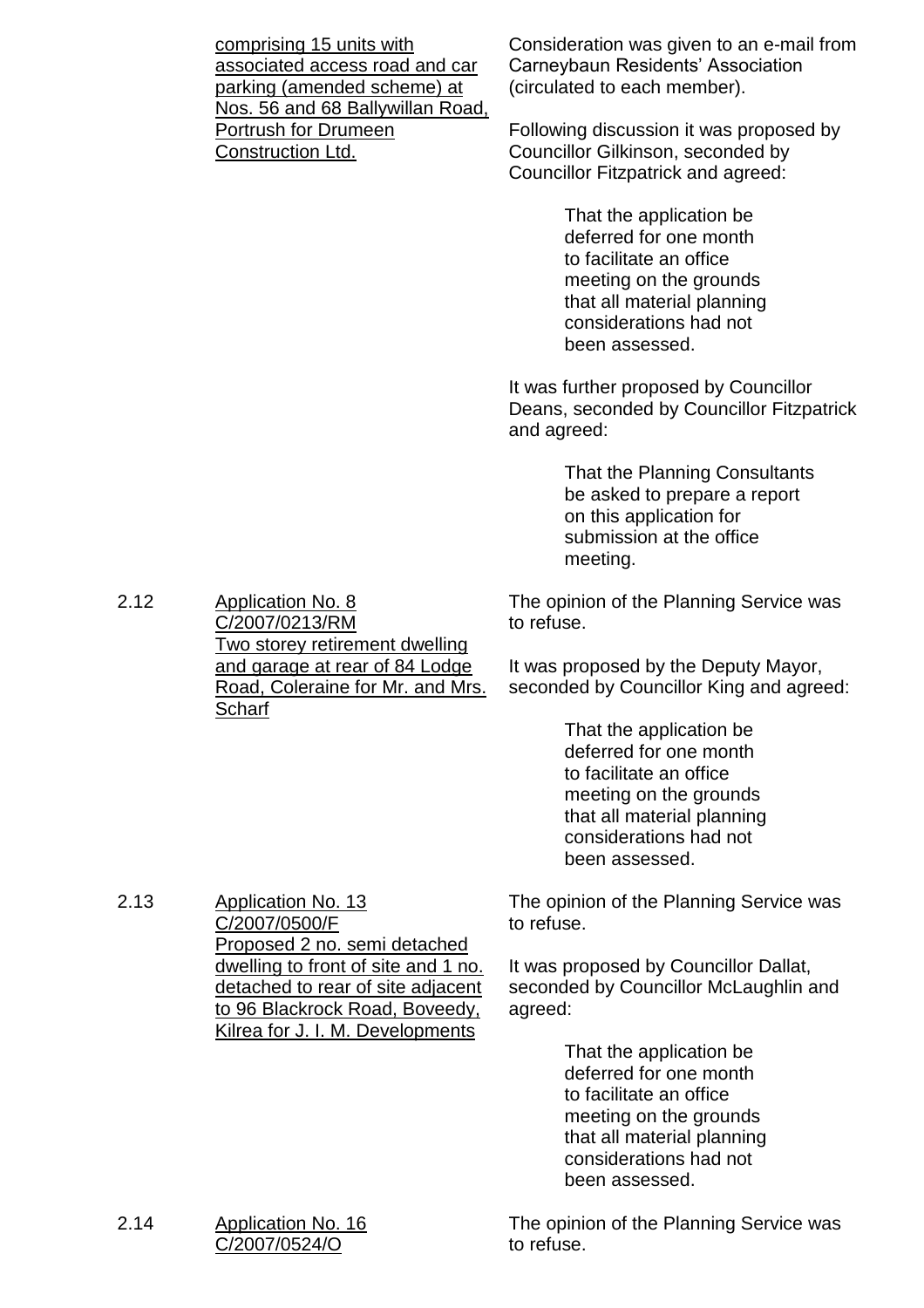|      | Proposed redevelopment of site<br>to provide 6 no. apartments<br>within two and a half storey block<br>and 1 no. two storey dwelling at<br>160 Main Street, Garvagh for<br>Mr. and Mrs. Mullan | It was proposed by Councillor McQuillan<br>and seconded by Councillor Dallat:<br>That the application be<br>deferred for one month<br>to facilitate an office<br>meeting on the grounds<br>that all material planning<br>considerations had not<br>been assessed. |
|------|------------------------------------------------------------------------------------------------------------------------------------------------------------------------------------------------|-------------------------------------------------------------------------------------------------------------------------------------------------------------------------------------------------------------------------------------------------------------------|
|      |                                                                                                                                                                                                | As an amendment it was proposed by<br>Councillor Ms. Alexander:                                                                                                                                                                                                   |
|      |                                                                                                                                                                                                | That Council support the<br>refusal.                                                                                                                                                                                                                              |
|      |                                                                                                                                                                                                | Councillor Ms. Alexander failed to receive<br>a seconder for her proposal.                                                                                                                                                                                        |
|      |                                                                                                                                                                                                | On being put to the Meeting the proposal<br>was carried, thirteen members voting in<br>favour and one member voting against.                                                                                                                                      |
| 2.15 | <b>Application No. 19</b><br>C/2007/0650/F                                                                                                                                                     | The opinion of the Planning Service was<br>to refuse.                                                                                                                                                                                                             |
|      | <b>Extension to existing caravan</b><br>park for static caravans and the<br>designation of a future amenity<br>area with camping facilities at                                                 | It was proposed by Councillor<br>McPherson, seconded by Alderman Mrs.<br>Black and agreed:                                                                                                                                                                        |
|      | <u>Tullans Caravan Park, approx.</u><br>120m west of 46a Newmills<br>Road, Coleraine for Mr. and Mrs.<br>I. McClelland                                                                         | That the application be<br>deferred for one month<br>to facilitate an office<br>meeting on the grounds<br>that all material planning<br>considerations had not<br>been assessed.                                                                                  |
| 2.16 | <b>Application No. 28</b><br>C/2007/0833/O<br><b>Erection of 2.5 storey dwelling</b>                                                                                                           | The opinion of the Planning Service was<br>to refuse.                                                                                                                                                                                                             |
|      | with integral garage adjacent to<br>6 Bannview Terrace, Kilrea for<br>Mr. R. McCormick                                                                                                         | It was proposed by Councillor Mrs.<br>Church, seconded by Councillor Dallat<br>and agreed:                                                                                                                                                                        |

That the application be held for one week to facilitate withdrawal.

It was further proposed by Councillor McQuillan, seconded by Alderman Creelman and agreed:

> That in the event of the application not being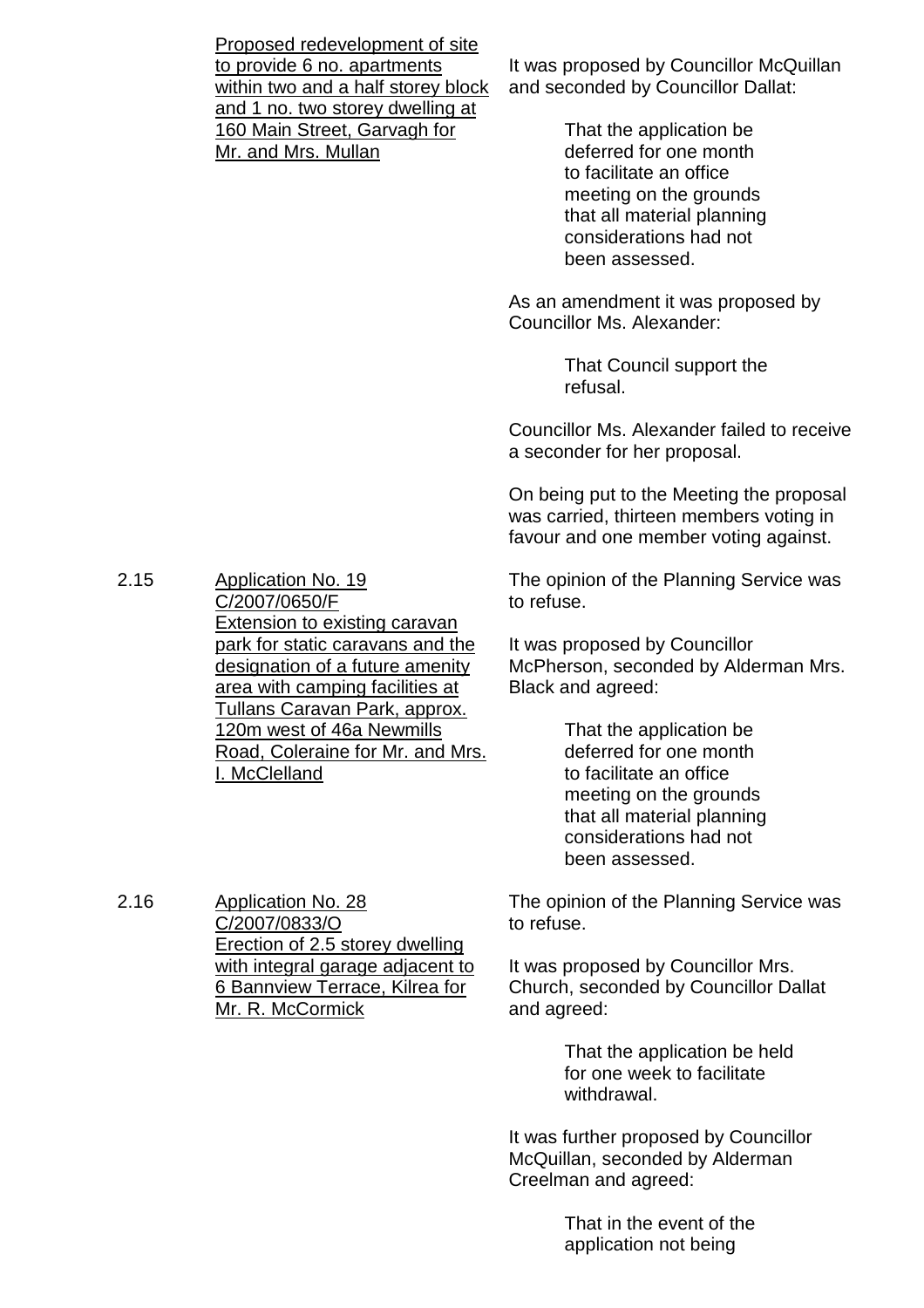withdrawn it should be deferred for one month to facilitate an office meeting on the grounds that all material planning considerations had not been assessed.

The opinion of the Planning Service was to refuse.

It was proposed by the Deputy Mayor, seconded by Councillor Dallat and agreed:

> That the application be deferred for one month to facilitate an office meeting on the grounds that all material planning considerations had not been assessed.

The opinion of the Planning Service was to refuse.

It was proposed by the Deputy Mayor, seconded by Councillor McPherson and agreed:

> That the application be deferred for one month to facilitate an office meeting on the grounds that all material planning considerations had not been assessed.

The opinion of the Planning Service was to refuse.

It was proposed by Councillor Dallat, seconded by Councillor McLaughlin and agreed:

> That the application be deferred for one month to facilitate an office meeting on the grounds that all material planning considerations had not been assessed.

The opinion of the Planning Service was to refuse.

2.20 Application No. 35 C/2007/0911/O Site for replacement two storey dwelling adjacent to 71

It was proposed by Councillor Deans,

2.18 Application No. 33 C/2007/0891/F Existing dwelling to be demolished and 3 dwellings erected comprising of 1 detached and 2 semi-detached dwellings at 29 Hopefield Avenue, Portrush for Mr. B. Thompson

2.19 Application No. 34

C/2007/0892/F

Proposed detached dwelling adjacent to 2 Highfield Drive, Coleraine for Mr. S. Mullan

2.17 Application No. 31 C/2007/0848/O Replace 14 and 16 with a single apartment block providing off street parking. The apartments will be 1 bed, possibly 2 beds, designed and built to a high quality at 14 and 16 Hazelbank Road, Coleraine for Mr. D. O'Donovan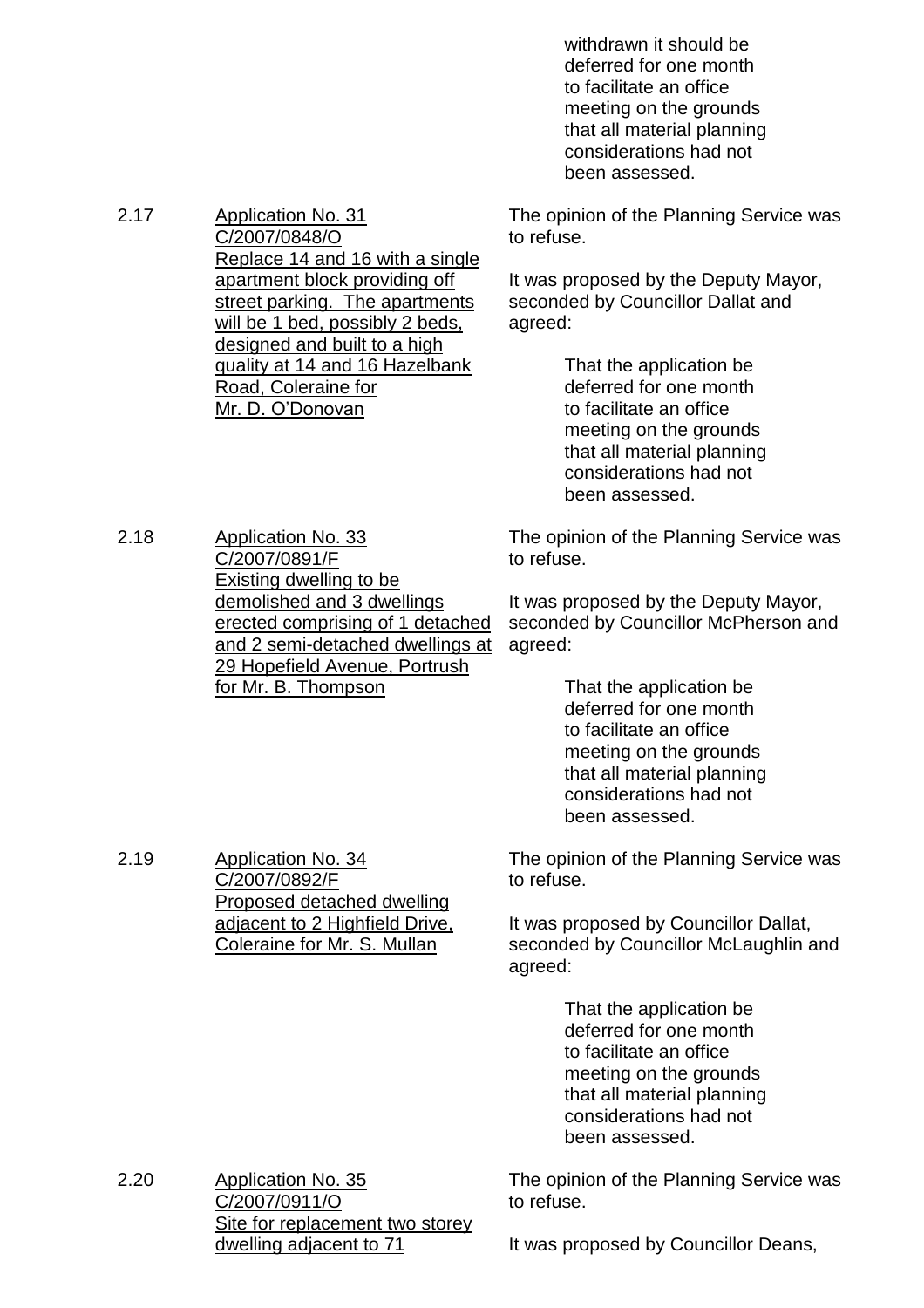| Newbridge Road, Coleraine for |  |
|-------------------------------|--|
| Mr. M. Magill                 |  |

seconded by Councillor McQuillan and agreed:

> That the application be deferred for one month to facilitate an office meeting on the grounds that all material planning considerations had not been assessed.

The opinion of the Planning Service was to refuse.

It was proposed by Councillor McQuillan, seconded by Councillor Dallat and agreed:

> That the application be deferred for one month to facilitate an office meeting on the grounds that all material planning considerations had not been assessed.

The opinion of the Planning Service was to refuse.

It was proposed by Councillor Dallat, seconded by Councillor McLaughlin and agreed:

> That the application be deferred for one month to facilitate an office meeting on the grounds that all material planning considerations had not been assessed.

The opinion of the Planning Service was to refuse.

It was proposed by Councillor Dallat, seconded by Councillor McLaughlin and agreed:

> That the application be deferred for one month to facilitate an office meeting on the grounds that all material planning considerations had not been assessed.

2.21 Application No. 39 C/2007/0927/O Single storey dwelling (disabled applicant) adjacent and rear of 53 Ballygawley Road, Aghadowey for Mr. P. McLaughlin

2.22 Application No. 41 C/2007/0947/O of 12 Lismoyle Road, Kilrea for Miss P. McLaughlin

2.23 Application No. 43

C/2007/0959/O

Mr. D. Mullan

Proposed site for 2 no. two storey dwellings and detached garages at Boleran Road,

Ringsend, Garvagh (36m south east of 97 Boleran Road) for

2.24 Application No. 44 The opinion of the Planning Service was

Dwelling and garage 61m north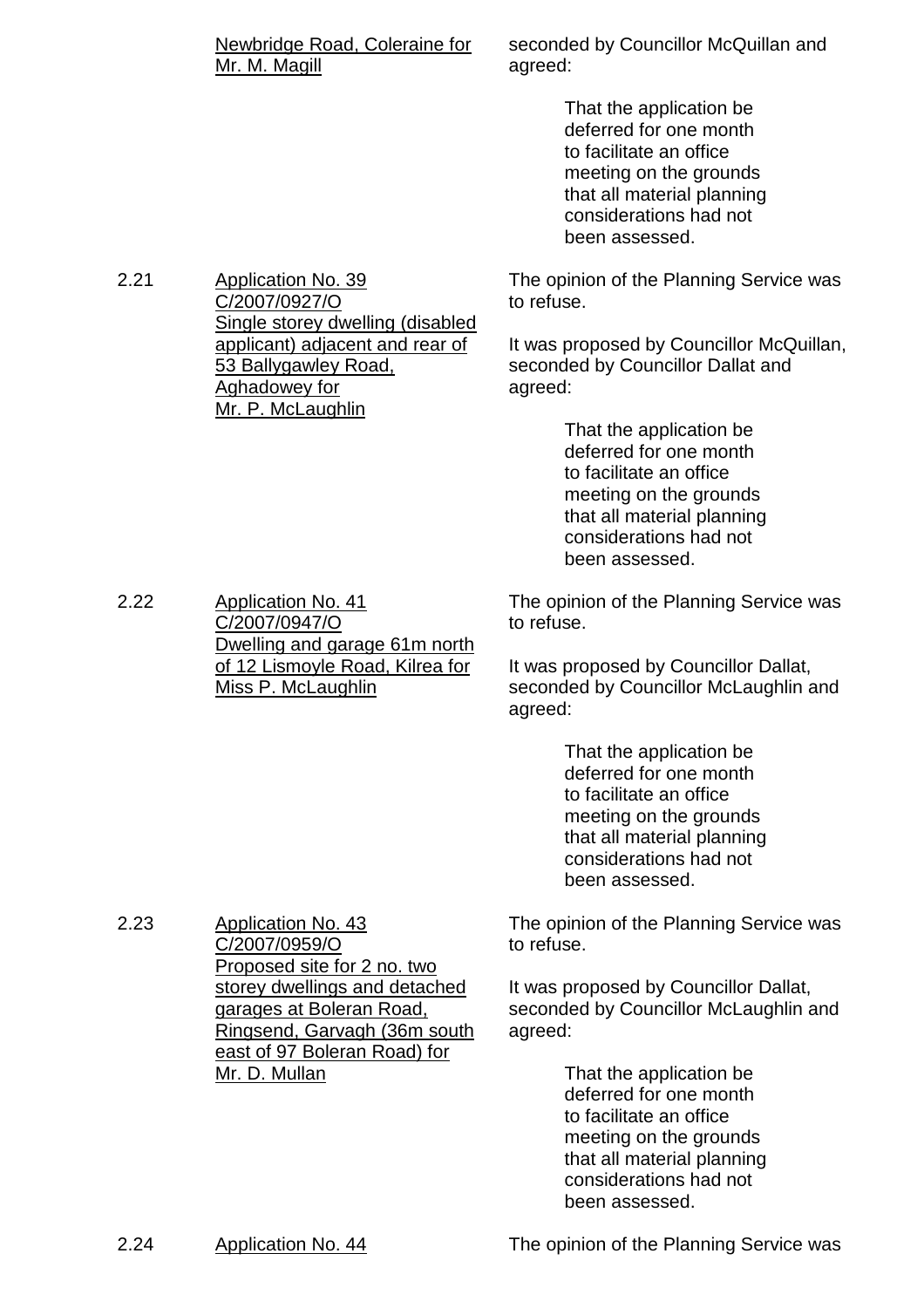C/2007/0968/F Construction of new dwelling with associated car parking to the rear of 25 Kerr Street, Portrush for Mr. and Mrs. D. Turnbull

to refuse.

It was proposed by Councillor Gilkinson, seconded by Councillor Mrs. Fielding and agreed:

> That the application be deferred for one month to facilitate an office meeting on the grounds that all material planning considerations had not been assessed.

The opinion of the Planning Service was to refuse.

It was proposed by Councillor McQuillan, seconded by Councillor Dallat and agreed:

> That the application be deferred for one month to facilitate an office meeting on the grounds that all material planning considerations had not been assessed.

The opinion of the Planning Service was to refuse.

It was proposed by Councillor Dallat and seconded by Councillor McLaughlin:

> That the application be deferred for one month to facilitate an office meeting on the grounds that all material planning considerations had not been assessed.

As an amendment it was proposed by Councillor Ms. Alexander:

> That Council support the refusal.

Councillor Ms. Alexander failed to receive a seconder for her proposal.

On being put to the Meeting the proposal was carried.

The opinion of the Planning Service was to refuse.

2.25 Application No. 46 C/2007/0970/F Demolition of existing dwelling and construction of 2 no. semidetached dwellings and 1 detached dwelling with associated car parking at 1 Fenagh Park, Coleraine for Dolcis Properties

2.26 Application No. 47 C/2007/0986/F Proposed demolition of 2 no. dwellings and erection of 2 no. buildings comprising 15 no. apartments at 20 and 22 Church Street, Kilrea for Messrs. G. & B. **McCloskev**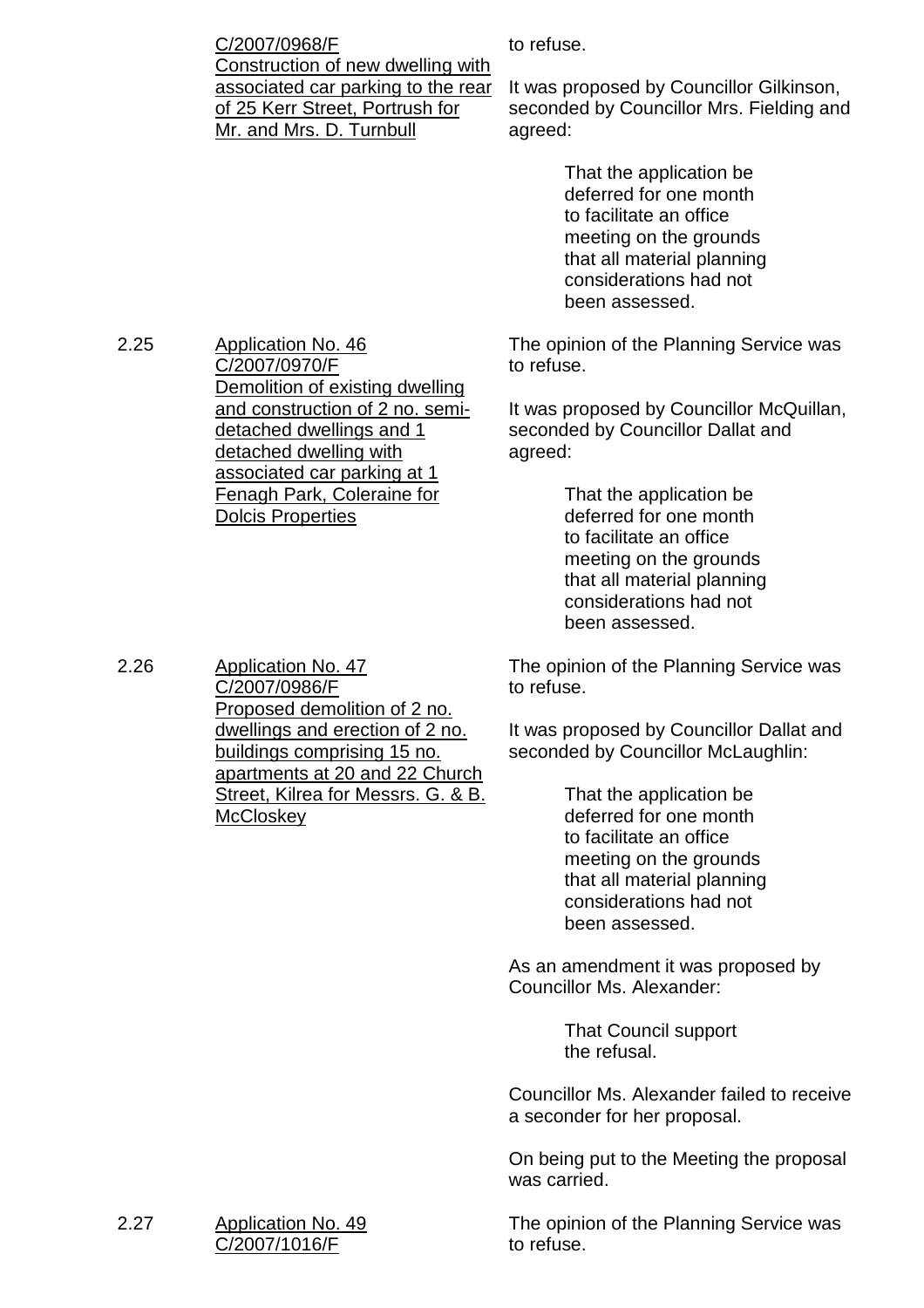| Demolition of 2 no. detached      |   |
|-----------------------------------|---|
| dwellings to be replaced by 2 no. | ľ |
| detached dwellings and 3 no.      |   |
| townhouses with provision for 8   |   |
| no. car parking spaces            |   |
| associated landscaping and        |   |
| amenity spaces at $61 - 63$       |   |
| Coleraine Road, Tullaghmurry      |   |
| East, Portstewart for D. McAlary  |   |
| and K. Strathern                  |   |
|                                   |   |

It was proposed by Councillor Fitzpatrick and seconded by Councillor Barbour:

> That the application be deferred for one month to facilitate an office meeting on the grounds that all material planning considerations had not been assessed.

On being put to the Meeting the proposal was carried, eight members voting in favour and four members voting against.

2.28 Application No. 60 C/2007/1104/O Proposed redevelopment of site to provide 7 no. apartments at 72 Portrush Road, Coleraine for Mr. G. Frew

The opinion of the Planning Service was to refuse.

It was proposed by the Deputy Mayor, seconded by Councillor King and agreed:

> That the application be deferred for one month to facilitate an office meeting on the grounds that all material planning considerations had not been assessed.

2.29 Application No. 90 C/2008/0085/F Single storey extension to rear of existing dwelling with roof terrace over at 715a Farranseer Park, Macosquin, Coleraine for Mr. D. McNeill

The opinion of the Planning Service was to refuse.

It was proposed by Councillor King, seconded by Councillor McQuillan and agreed:

> That the application be deferred for one month to facilitate an office meeting on the grounds that all material planning considerations had not been assessed.

2.30 Application No. 92 C/2008/0088/F Minor amendments to previously approved application for 2 no. one and a half storey semidetached dwellings at 4 West Drive, Portstewart, reference C/2006/0146/F, for Mr. and Mrs. T. Rourke

The opinion of the Planning Service was to approve.

Mr. Duffy reported that the Department had received a late objection and following consideration the opinion was still to approve.

It was agreed that the application be approved.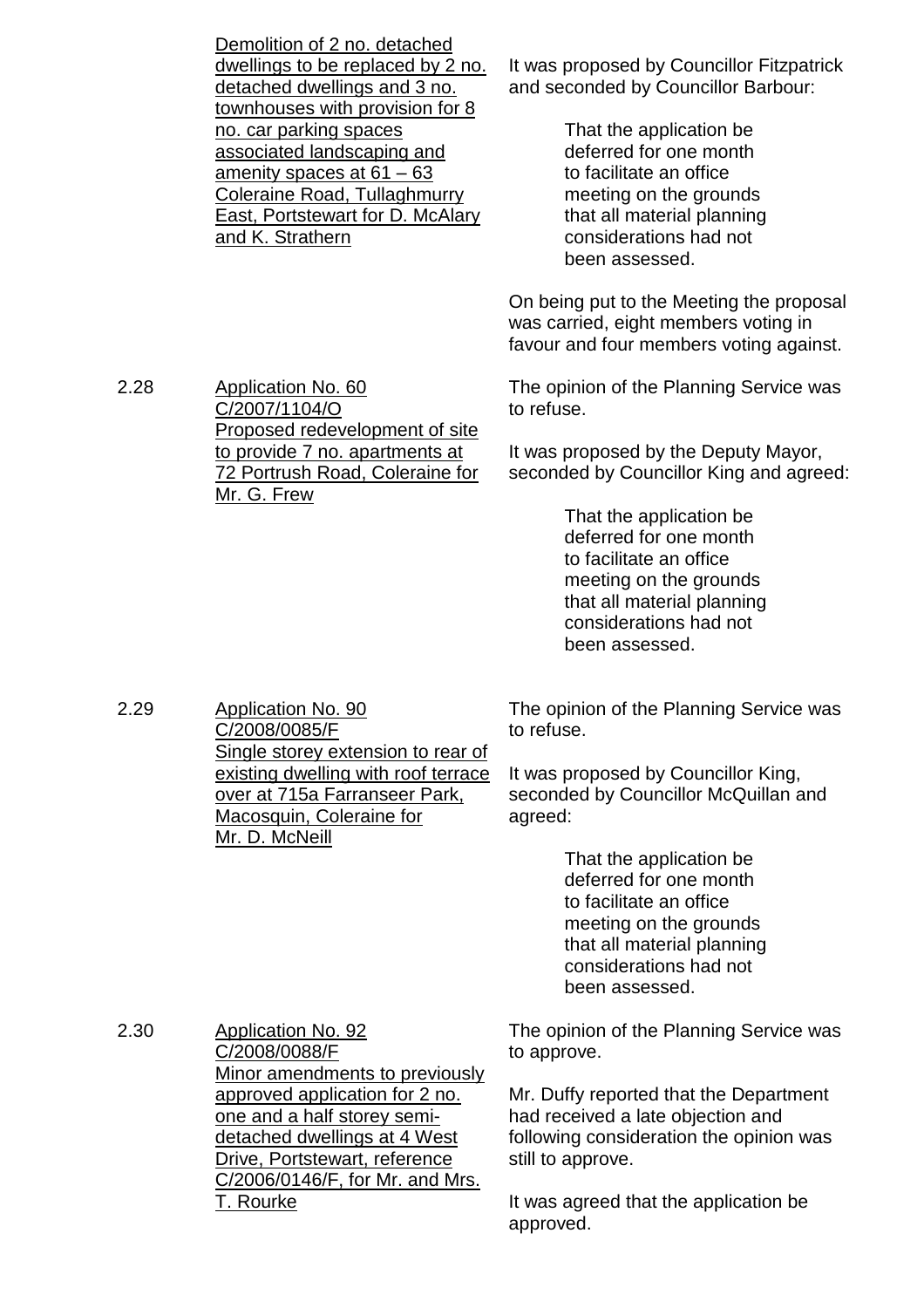2.31 Application No. 100 C/2008/0116/O Infill site for dwelling and garage adjacent to 12 Ardina Road, Articlave for Mr. M. Purcell

The opinion of the Planning Service was to refuse.

It was proposed by Councillor King and seconded by Councillor Mrs. Church:

> That the application be deferred for one month to facilitate an office meeting on the grounds that all material planning considerations had not been assessed.

As an amendment it was proposed by Councillor Ms. Alexander and seconded by Councillor Deans:

> That the application be held until the PPS 14 review.

Following discussion the amendment was withdrawn.

It was agreed that an office meeting be held.

#### **3.0 PLANNING CONSULTATION - LATE ITEMS**

3.1 Application No. C/2008/0001/RM Storey and a half dwelling to the rear of No. 208 Windyhill Road, Coleraine for Mr. C. Hegarty Reported that due to an administrative error this application did not appear on the March schedule.

The opinion of the Planning Service was to approve.

It was agreed that the application be approved.

3.2 Application No. C/2008/0014/F Two storey rear and side extensions to dwelling at 9 Roselick Road, Portstewart for Mr. S. Moore

Reported that the Department had removed this application from the schedule for March on the advice of the Environment and Heritage Service due to concerns that the site may include a medieval graveyard.

The results of the archaeological evaluation had been received and the application had now been cleared subject to appropriate conditions.

The opinion of the Planning Service was to approve.

It was agreed that the application be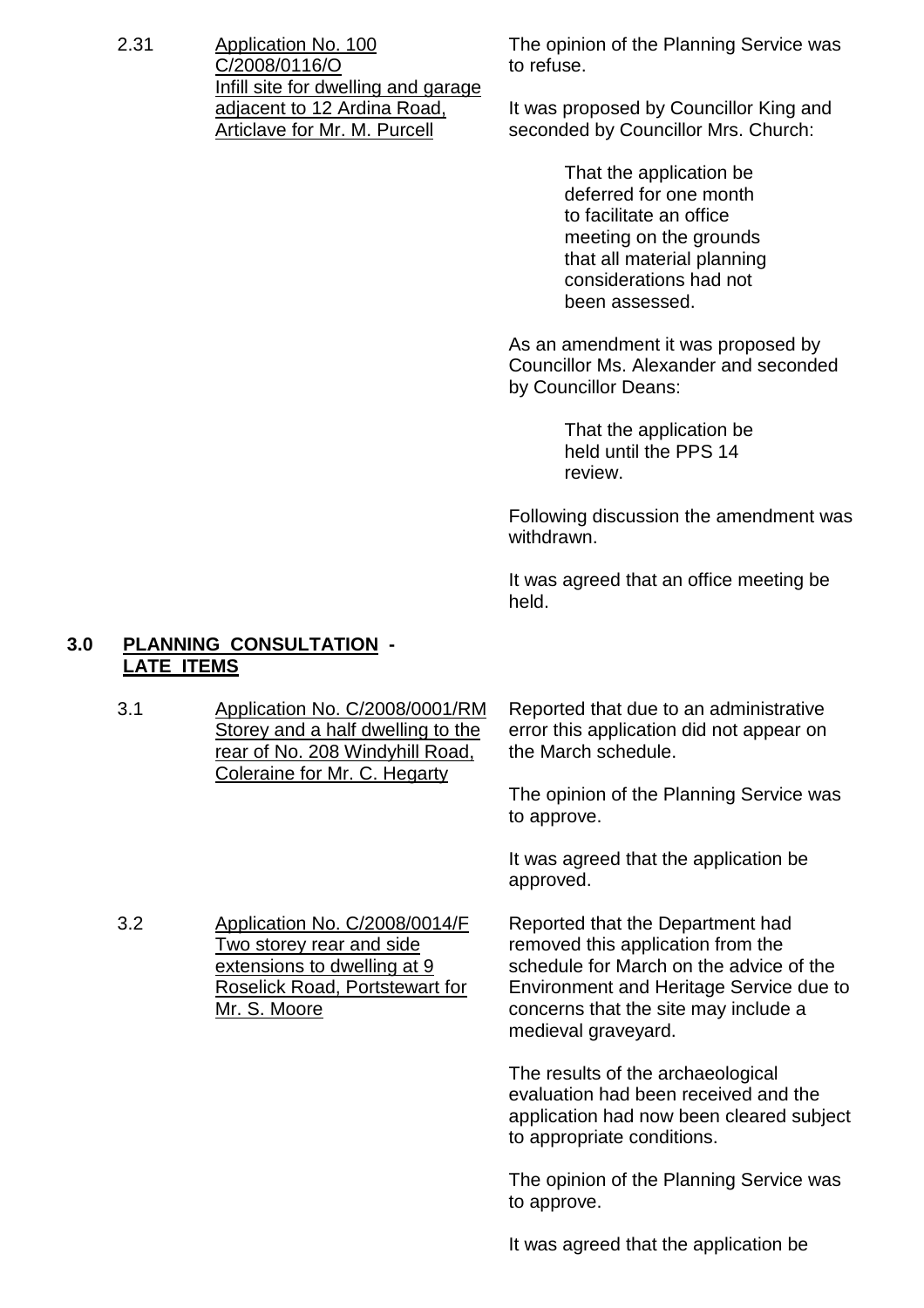approved.

Councillor Fitzpatrick thanked the Planning Service for the efficient manner in which this application had been dealt with.

# **4.0 GENERAL PLANNING ISSUES**

4.2 C/2007/0320/F

4.3 C/2006/1091/O

Aghadowey Food Services

Rear of 38 Gateside Road,

Coleraine – Mr. Irons

4.5 Sign –Garden Centre, Dunhill Road, Coleraine

4.6 Development – Millburn Road,

Apartment development at 61 – 63 Portstewart Road, Coleraine

**Coleraine** 

4.7 C/2006/0281

- 4.1 Carthall Manor, Coleraine Reported that this matter would be
	- assessed by the Case Officer.
		- Reported that information was still awaited from the Agent.
			- Reported that this application would be on the May schedule.
- 4.4 Enterprise Avenue, Portstewart Reported that this matter was being investigated by the Enforcement Section.
	- Reported that this matter was still under consideration and would be brought back to Council.
	- Reported that there would appear to be no contraventions to the planning approval.

Reported that this matter would require to be discussed with Senior Enforcement Officers.

# **5.0 OFFICE MEETINGS**

It was noted that the office meetings would be held on Friday, 18<sup>th</sup> April, 2008.

## **6.0 PLANNING ISSUES RAISED BY MEMBERS**

| 6.1 | O'Hara Drive, Portstewart -<br>C. Fletcher                                                     | Mr. Duffy advised that the Department<br>was still awaiting amended plans.                     |
|-----|------------------------------------------------------------------------------------------------|------------------------------------------------------------------------------------------------|
| 6.2 | Application No. C/2007/0845/F                                                                  | It was noted that the office meeting would<br>take place in April.                             |
| 6.3 | Application No. C/2007/0505/O<br><b>Residential Spa Retreat -</b><br>Loguestown Road, Portrush | Mr. Duffy reported that there were<br>complex issues which required detailed<br>consideration. |

#### **7.0 CONSULTATION DOCUMENT - WIND ENERGY DEVELOPMENT IN NORTHERN IRELAND'S LANDSCAPES - DRAFT SUPPLEMENTARY PLANNING GUIDANCE TO ACCOMPANY PLANNING POLICY STATEMENT 18'RENEWABLE ENERGY'**

Consideration was given to the above Consultation Document (previously supplied).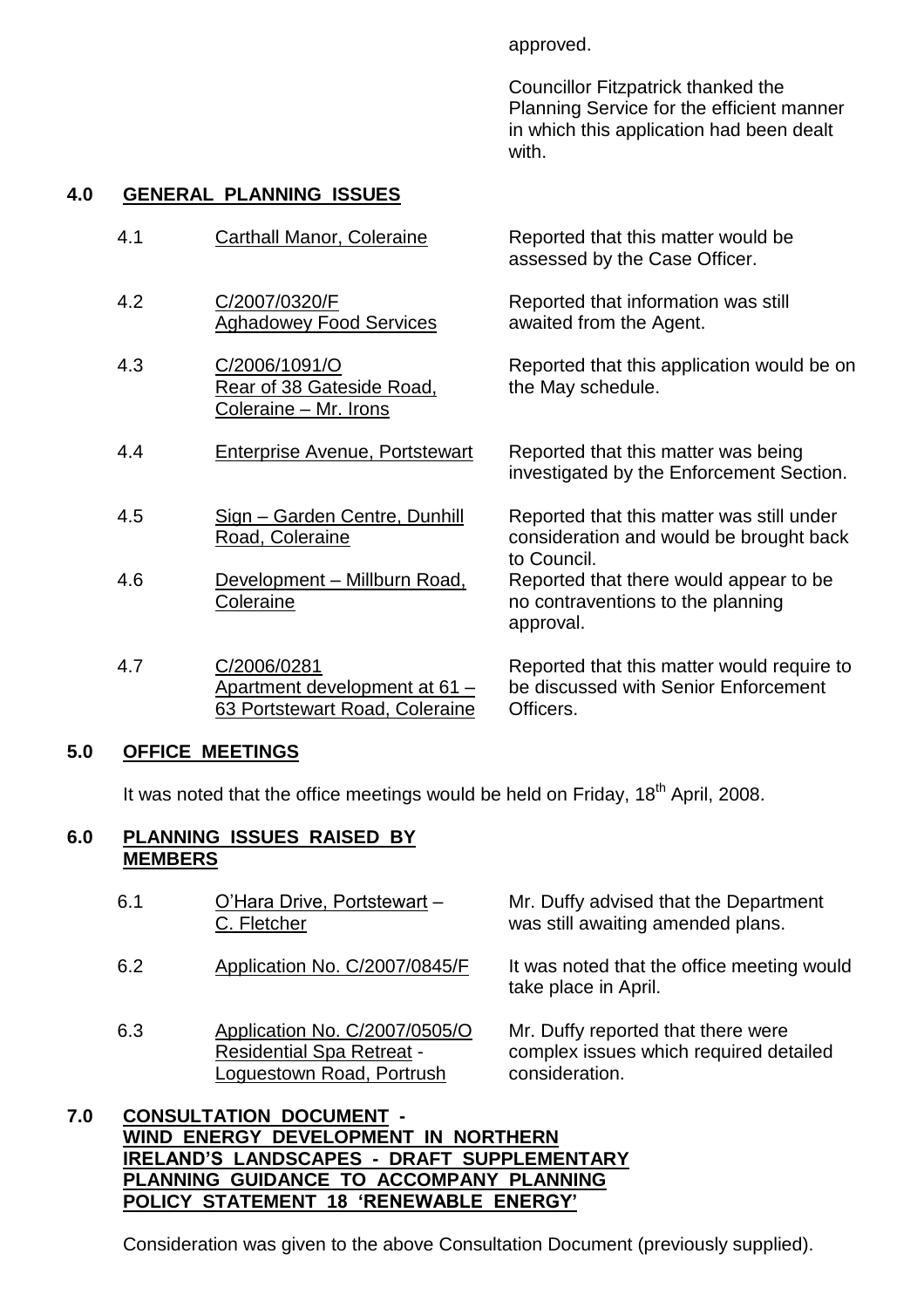It was agreed that the Planning Consultants be asked to prepare a Draft Response for consideration at the Planning Committee Meeting to be held on 13<sup>th</sup> May, 2008.

7.1 Application No. C/2008/0163/F Proposed Wind Farm on land approximately 750m south of 13B Lisnamuck Road, Blackhill, Coleraine

Following discussion it was proposed by Councillor McQuillan, seconded by Councillor King and agreed:

> That the Planning Consultants be asked to prepare a draft response to the consultation opposing the proposed development on behalf of Council and the local objectors.

# **8.0 APPOINTMENT OF PLANNING CONSULTANTS**

The Administrative Officer reported that the following three companies had been interviewed and had delivered two presentations:

> BDP Planning, Belfast Scott Wilson, Belfast Fleming/Mounstephen, Belfast

It was agreed that the tender be offered to Fleming/Mounstephen, Belfast as recommended by the interviewing panel.

#### **9.0 APPLICATION NO. C/2007/0064/O TRADITIONAL DWELLING WITH DETACHED GARAGE/STORE TO THE REAR OF 90 BLACKROCK ROAD, BOVEEDY, KILREA**

Read letter from the Planning Service advising Council that the Divisional Planning Manager had reassessed the above application and remained of the opinion that the application should be refused.

Noted.

# **10.0 PROPOSED O2 RADIO BASE STATION AT DRD WATER SERVICE, COLERAINE WWTW, CAIRN ROAD, COLERAINE**

Read letter from Taylor Patterson, Chartered Surveyors, advising Council of O2's proposal to place a cellsite at the above location to improve their service.

It was noted that there was no environmental health objections to the application.

Following discussion it was proposed by Alderman Creelman, seconded by Councillor Mrs. Fielding and agreed:

That Council oppose the application.

#### **11.0 NORTHERN IRELAND HOUSING EXECUTIVE - HOUSING RESEARCH BULLETIN**

Tabled: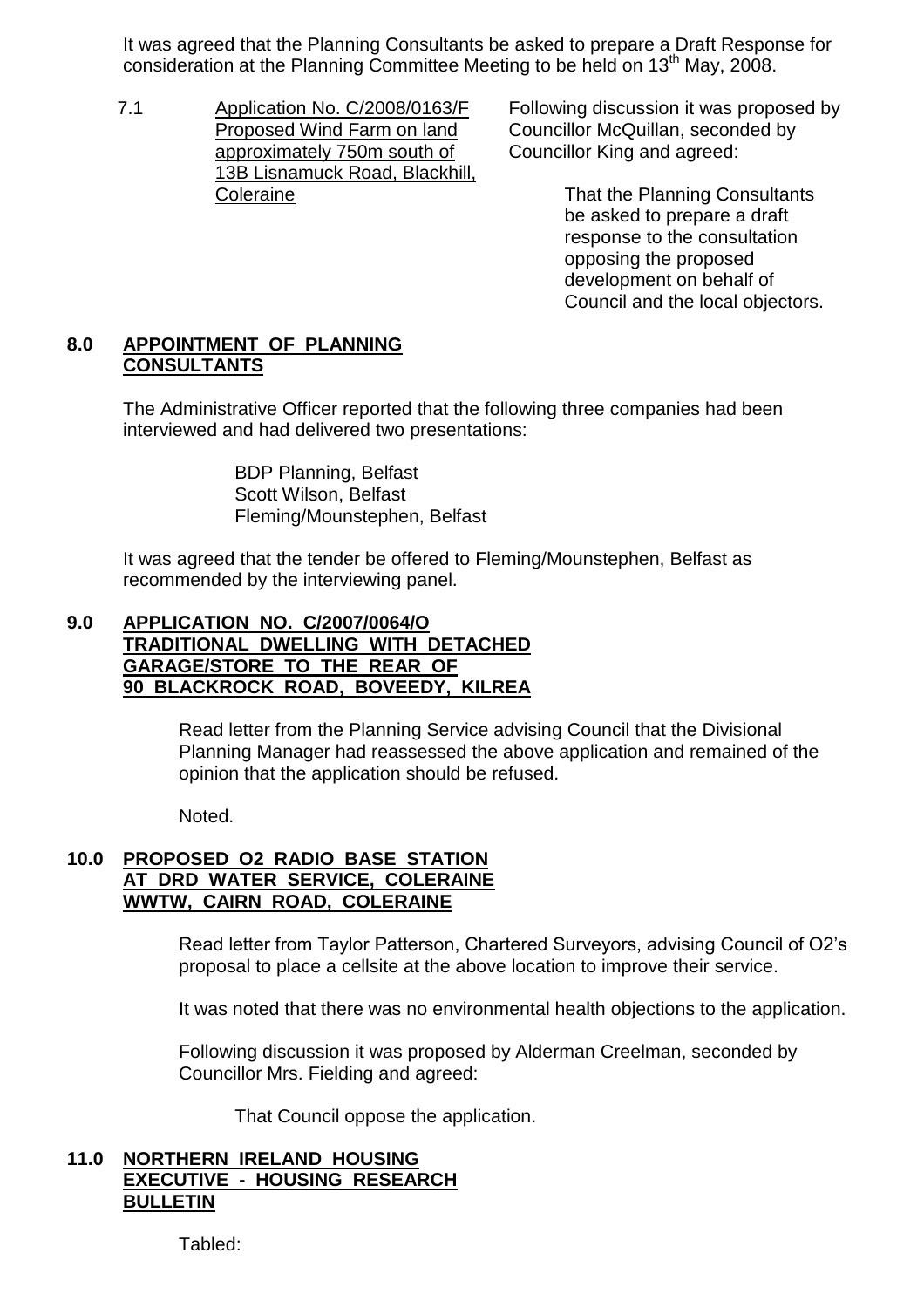The sixth edition of the Housing Executive's Housing Research Bulletin.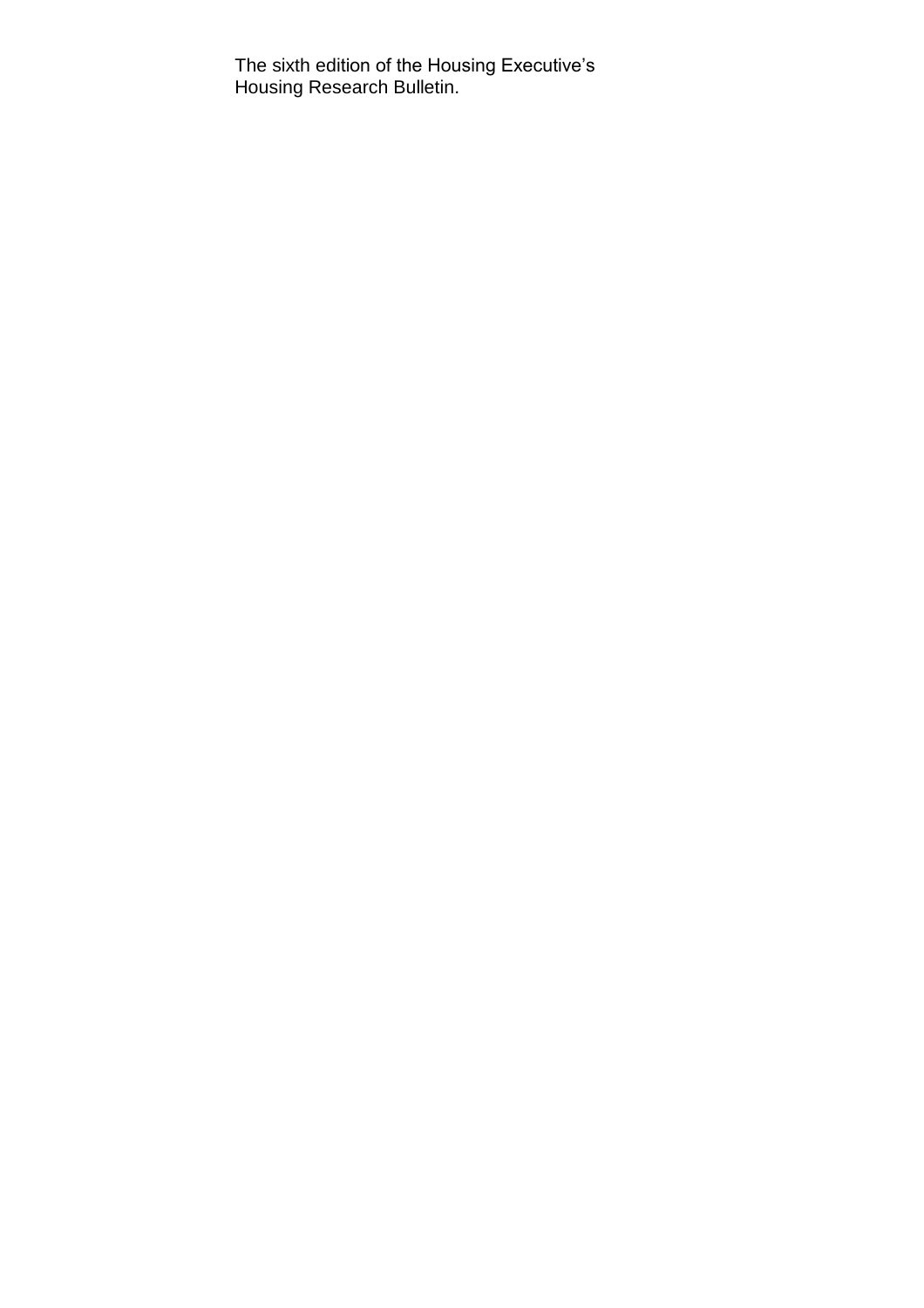# **POLICY AND DEVELOPMENT COMMITTEE**

**15th April, 2008.**

| Councillor N. F. Hillis, in the Chair<br><b>Present:</b> |                                                                                                                                    |                                                                                                                                                                                      |
|----------------------------------------------------------|------------------------------------------------------------------------------------------------------------------------------------|--------------------------------------------------------------------------------------------------------------------------------------------------------------------------------------|
|                                                          | (Items $1.0 - 2.4$ )                                                                                                               | The Deputy Mayor, Councillor E. A. Johnston (Mrs.)                                                                                                                                   |
|                                                          | Aldermen                                                                                                                           |                                                                                                                                                                                      |
|                                                          | E. T. Black (Mrs.)<br>(Items $1.0 - 3.2$ )<br>W. T. Creelman                                                                       | M. T. Hickey (Mrs.)<br>(Items $1.0 - 5.0$ )<br>D. McClarty<br>W. J. McClure                                                                                                          |
|                                                          | Councillors                                                                                                                        |                                                                                                                                                                                      |
|                                                          | D. D. Barbour<br>(Items $1.0 - 5.0$ )<br>O. M. Church (Mrs.)<br>A. S. Cole<br>J. J. Dallat<br>T. J. Deans<br>E. P. Fielding (Mrs.) | <b>B.</b> Fitzpatrick<br>S. Gilkinson<br>W. A. King<br>(Items $1.0 - 2.4$ )<br><b>B.</b> Leonard<br>R. A. McPherson<br>A. McQuillan                                                  |
| <b>Officers in</b><br>Attendance:                        |                                                                                                                                    | Acting Town Clerk & Chief Executive, Director of Corporate<br>Services, Director of Leisure Services (Items 1.0 – 4.0), Head<br>of Development Services and Administrative Assistant |

**Apology:** The Mayor

# **1.0 DEVELOPMENT SERVICES REPORT**

The Report of the Head of Development Services was considered (previously supplied).

Matters arising:

| 1.1              | Kilcranny House Proposal                     | Consideration was given to information on this<br>topic, as contained in the report.                                                                           |
|------------------|----------------------------------------------|----------------------------------------------------------------------------------------------------------------------------------------------------------------|
|                  |                                              | Recommended:                                                                                                                                                   |
|                  |                                              | That Kilcranny House be allowed to<br>retain the £4,500.00 funding towards the<br>amended projects.                                                            |
| 1.2 <sub>1</sub> | Causeway Coast & Glens<br>Heritage Trust     | Council is recommended to contribute<br>£11,273.00 to Causeway Coast & Glens<br>Heritage Trust for 2008/09.                                                    |
| 1.3              | Sperrins Tourism Ltd.                        | Council is recommended to continue funding<br>for Sperrins Tourism Ltd. at the same level as<br>previously, ie £3,500.00 per annum, for the next<br>two years. |
| 1.4              | Peace III and Rural Development<br>Programme | The Head of Development Services informed<br>members that work on the Rural Development                                                                        |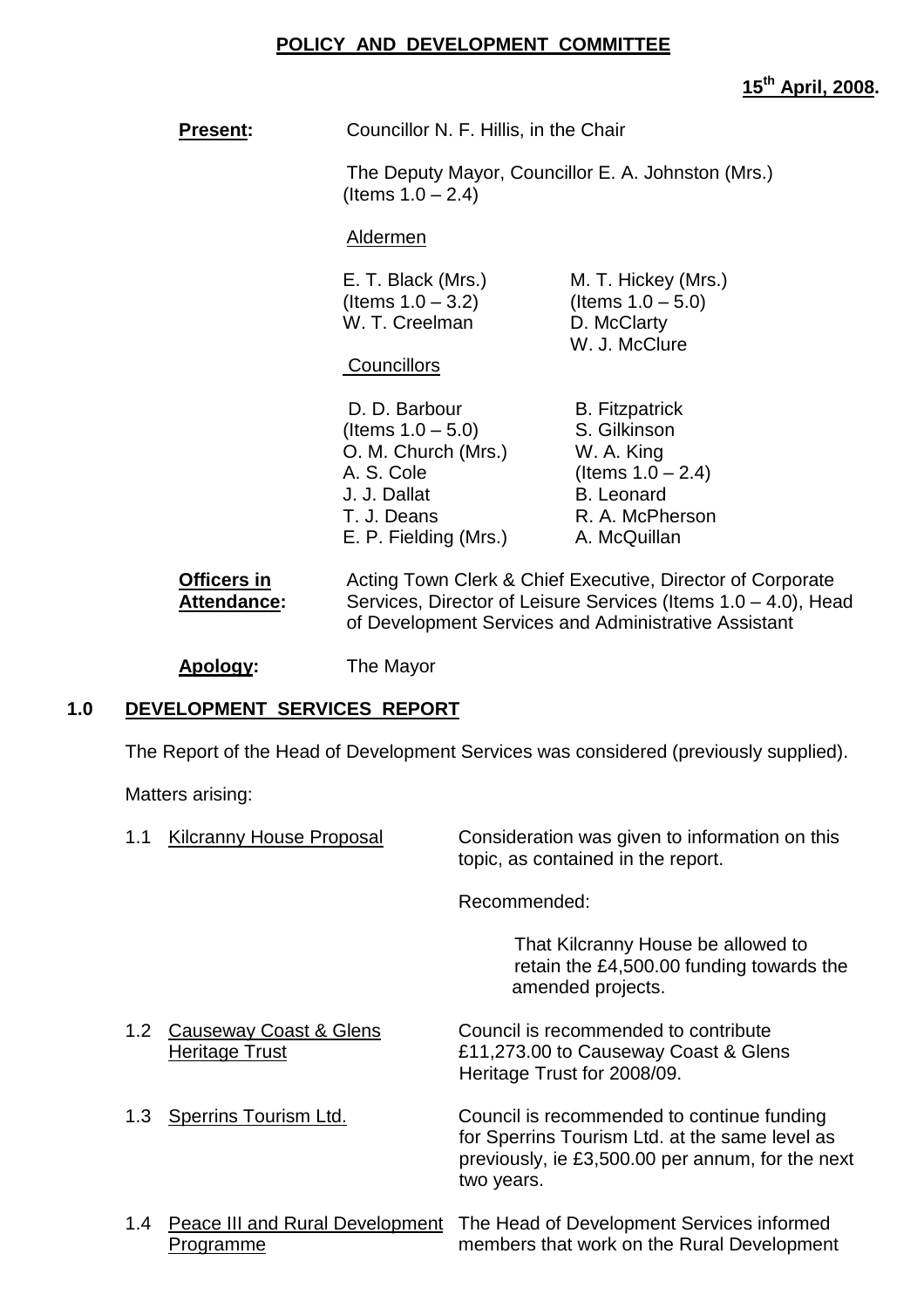Programme was ongoing, with the Local Action Group (LAG) now formed and social partners due to meet. A series of training events for Councillors on the Programme would be organised.

The Peace III Plan had been submitted on deadline and an appraisal was being carried out. Recommendations would be advised to Council.

1.5 For Information Members noted information on the following topics, as contained in the report:

- (i) Collage Ltd.
- (ii) Coleraine Harbour it was hoped that a consultation document would be available by summer 2008.
- (iii) Link Magazine.

# **2.0 CORPORATE SERVICES REPORT**

The Report of the Director of Corporate Services was considered (previously supplied).

Matters arising:

| 2.1 | <b>Recruitment of Town Clerk</b><br>and Chief Executive | Consideration was given to information on this<br>topic, as contained in the report.                |
|-----|---------------------------------------------------------|-----------------------------------------------------------------------------------------------------|
|     |                                                         | Members referred to the excellent work carried out<br>by the Acting Town Clerk and Chief Executive. |

It was then proposed by Alderman Mrs. Hickey and seconded by Councillor Dallat:

> That Council re-advertise the position, as outlined in the report.

Extensive discussion on the merits of maintaining the status quo ensued. An amendment proposed by Councillor McQuillan and seconded by Councillor Gilkinson, was modified, with their agreement, at the suggestion of Councillor Fitzpatrick.

The revised amendment was then proposed:

That a cross party delegation meet with the Acting Town Clerk and Chief Executive, Director of Corporate Services and other relevant officers, to bring forward proposals for restructuring to support senior officers and that, in the meantime, no advertising for the post of Town Clerk and Chief Executive be undertaken. Coupled with this, that Council seek to ascertain if existing staff would wish to continue to act up.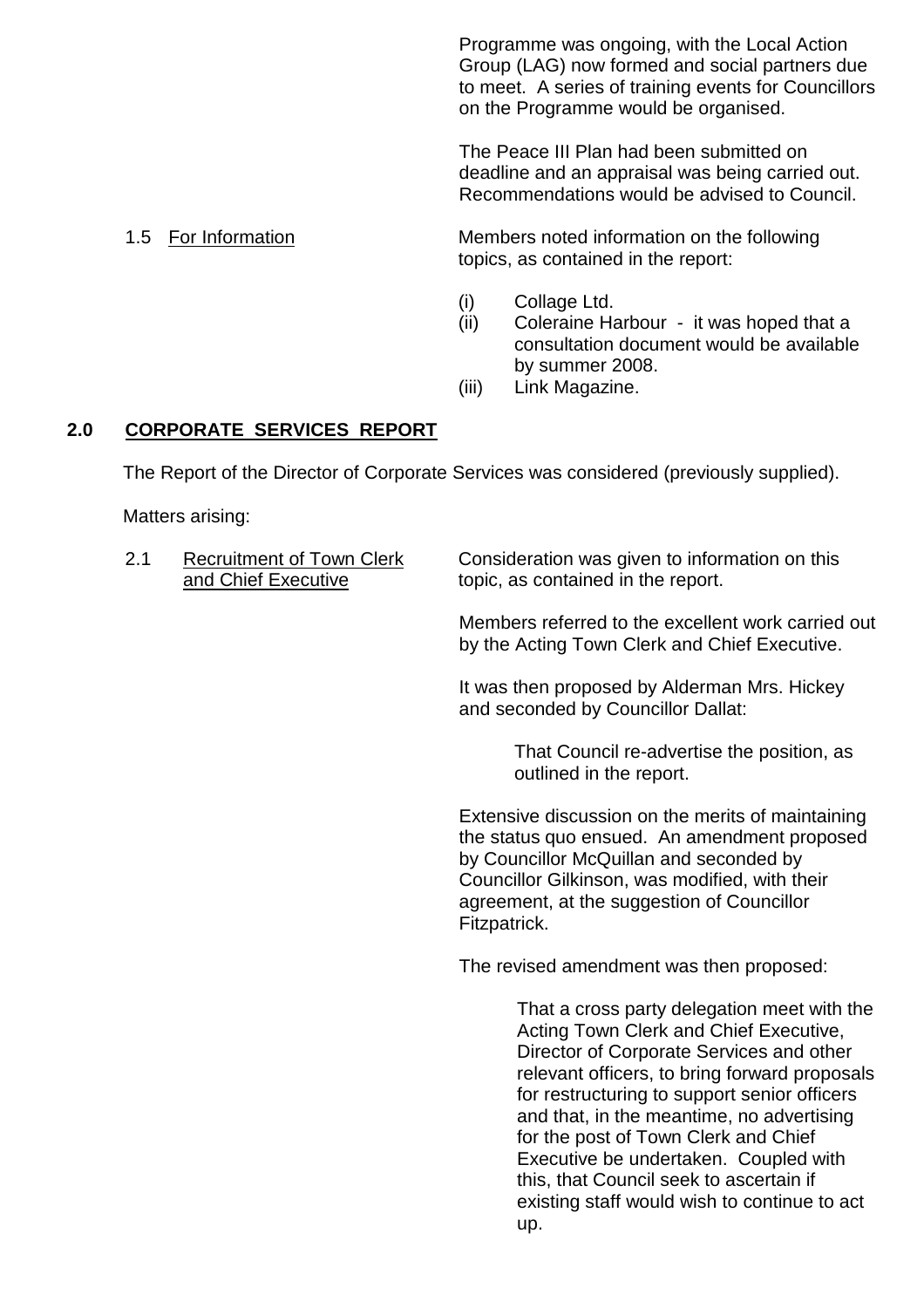On being put to the meeting, the amendment was carried by fifteen votes to three.

It was then proposed by Alderman McClarty, seconded by Alderman Mrs. Black and recommended:

> That the cross party delegation comprise the members of the original shortlisting and interview panels.

2.2 Consultation – Reduction in Consideration was given to this consultation<br>Maximum Capital Values paper (previously supplied). paper (previously supplied).

> Members' concerns at the Department's proposals for reduction in Maximum Capital Values would be reflected in Council's response to the consultation document.

#### 2.3 New Appointment The following appointment had been made in accordance with the Local Government Staff Commission's Code of Procedures on Recruitment and Selection:

#### Corporate Services Department

Human Resources Manager: Mrs. A. F. Lennon

- 2.4 Matters for Information Members noted information on the following topics, as contained in the report:
	- (i) Abstract of Accounts 2007/08.
	- (ii) Accounts.

#### **3.0 ARRANGEMENTS FOR ANNUAL MEETING**

Consideration was given to the report of the Acting Town Clerk and Chief Executive on arrangements for the Annual Meeting (previously supplied).

| 3.1 | Date for Annual Meeting                                                       | It was agreed that the Annual Meeting be held<br>on Monday, 9 <sup>th</sup> June, 2008.                            |
|-----|-------------------------------------------------------------------------------|--------------------------------------------------------------------------------------------------------------------|
| 3.2 | Cross Party Representation on<br>Various Bodies under Item 2<br>of the Report | During a period of discussion, it was proposed by<br>Councillor Leonard and seconded by Councillor<br>Fitzpatrick: |
|     |                                                                               | That all parties and none be represented on<br>these bodies.                                                       |
|     |                                                                               | It was proposed, as an amendment, by Councillor<br>Deans and seconded by Alderman McClure:                         |
|     |                                                                               | That Council continue with current party<br>representation, as outlined in the report.                             |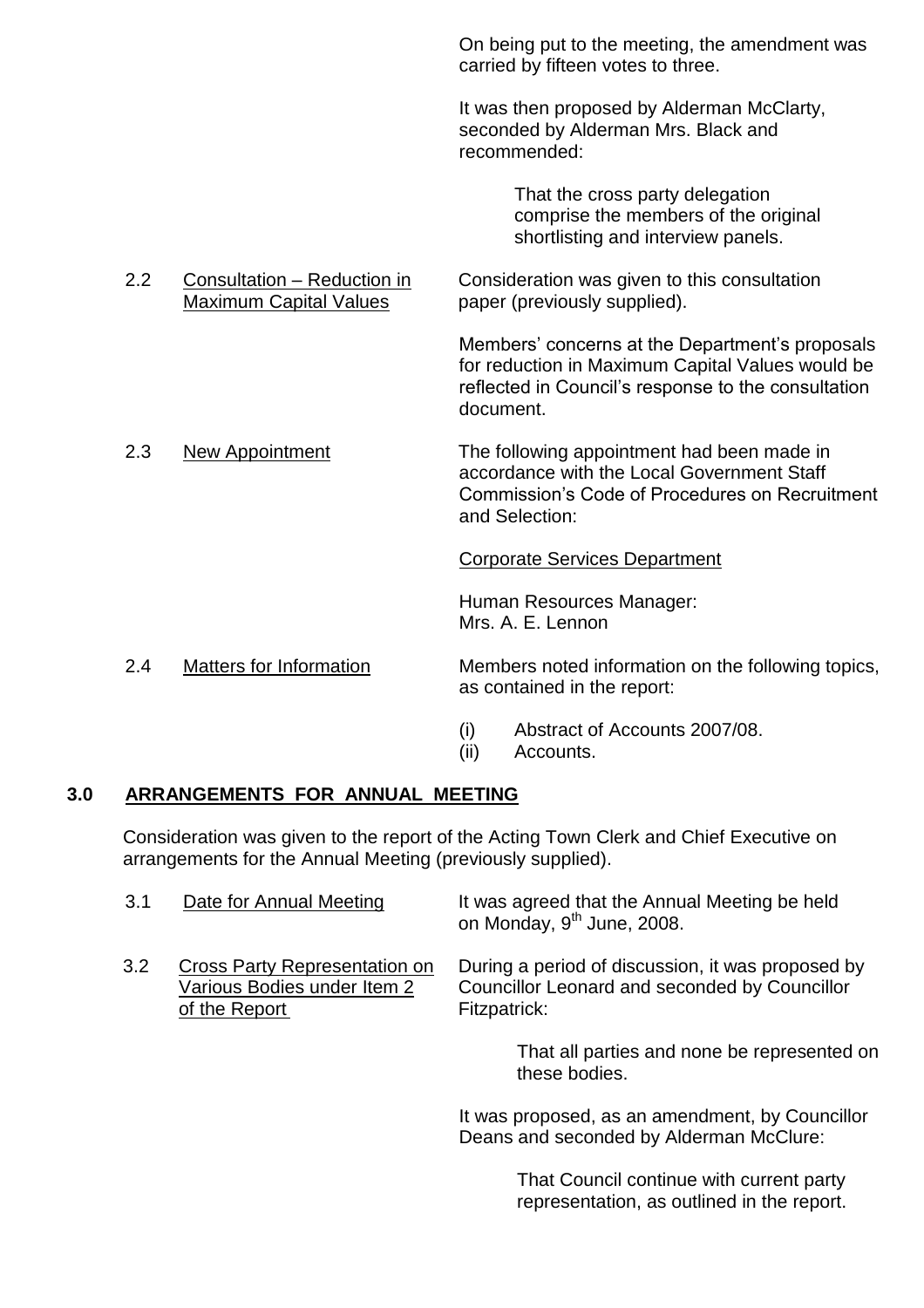Following withdrawal of Councillor Leonard's proposal, the amendment was accepted as the substantive motion.

It was then proposed, as an amendment, by Alderman McClarty and seconded by Councillor Leonard.

> That this issue be deferred until the Leisure and Environment Committee meeting on  $6<sup>th</sup>$  May, 2008.

On being put to the meeting, the amendment was lost with five votes for and ten votes against.

The substantive motion was then recommended by ten votes to four.

It was further proposed by Councillor Fitzpatrick and seconded by Alderman Mrs. Hickey:

> That a report on Councillors' attendance for 2007/08, at bodies detailed under item 2 of the report, be brought to a future meeting.

It was proposed, as an amendment, by Councillor McQuillan and seconded by Councillor Gilkinson:

> That the report include attendance figures for Coleraine District Policing Partnership.

On being put to the meeting, the amendment was recommended by ten votes to one.

3.3 Representation on Other It was proposed by Councillor Deans and Groups **SECONDED SECONDED SECONDED SECONDED** Seconded by Alderman McClure:

> That these posts be filled using the application of d'Hondt on a group by group basis, as detailed in Table 2 of the report.

The proposal was recommended with thirteen votes for and none against.

# **4.0 BEACH PARTY, PORTRUSH - UPDATE**

The Director of Leisure Services advised members that, following the withdrawal of Mr. McGuigan as promoter for this event, an application had been received from PLM Promotions, in conjunction with a local promoter, to organise the event at East Strand on  $14^{\text{th}}$  June, 2008.

Council officers had since met with the applicants and copies of their Management Plan and Risk Assessment had been received. The applicants had, however, requested that the finishing time for the event be extended until 11.30 p.m.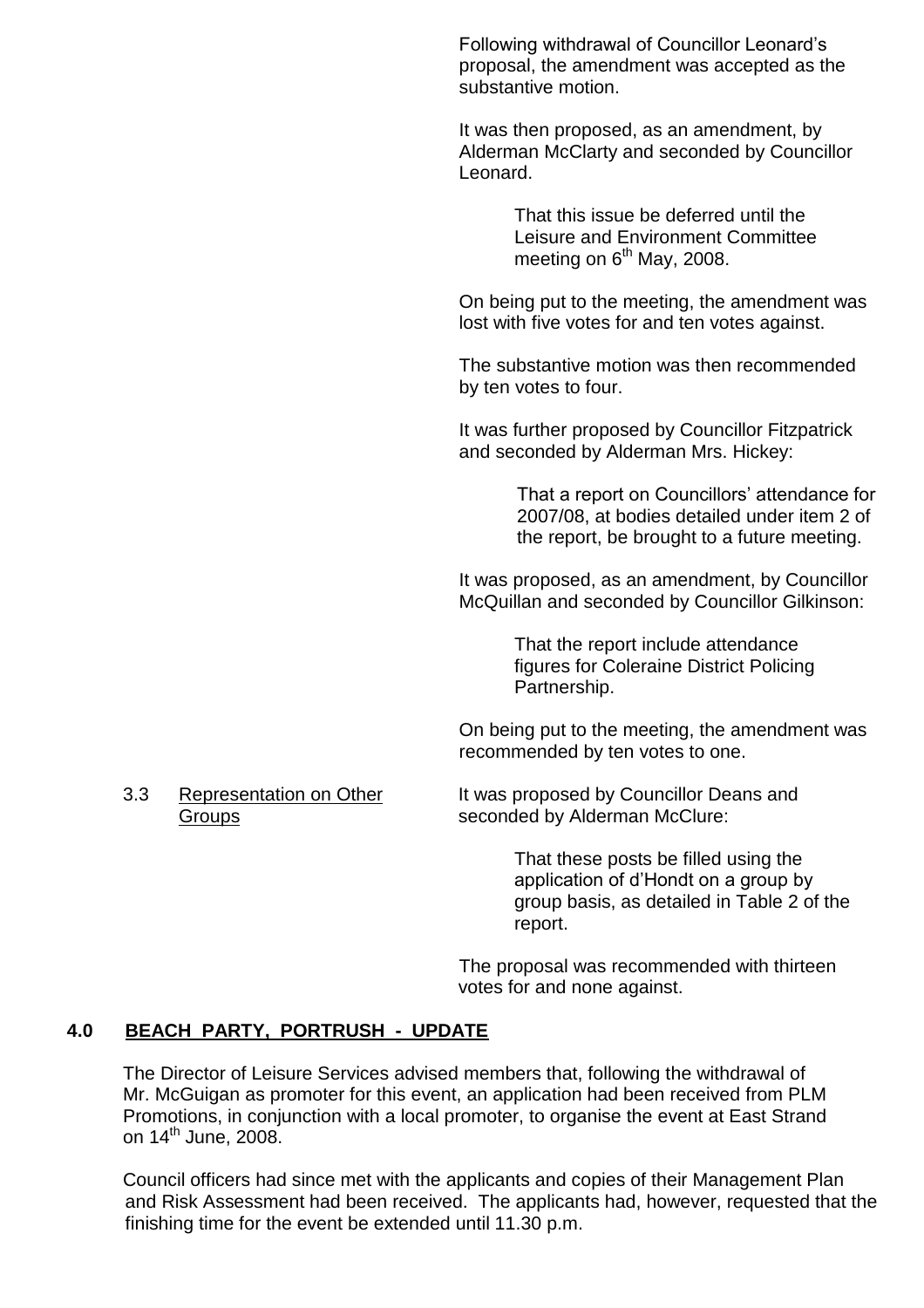It was proposed by Alderman McClarty and seconded by Councillor Deans:

That Council endorse the recommendation of the Director of Leisure Services to permit PLM Promotions to organise a Beach Party on  $14<sup>th</sup>$  June, 2008, with a finishing time of 11.00 p.m.

On being put to the meeting, the proposal was recommended with eight votes for and none against.

# **5.0 CONSULTATION DOCUMENTS**

5.1 Post Office Consideration was given to the following documents (previously supplied):

- (i) the Network Change Programme Area Plan Proposal for Northern Ireland;
- (ii) report on Post Office Closures;
- $(iii)$  correspondence dated  $2<sup>nd</sup>$  April, 2008 from Postwatch Northern Ireland seeking views on the Post Office Closure Programme.

During a period of discussion, members expressed their desire to protest against the closures and particularly that of Millburn Post Office.

Members' views would be reflected in the response to this consultation document.

5.2 Environment and Heritage Consideration was given to Proposals Service **the Exercise Service** to amend the Historic Buildings Grant-aid scheme and new proposals for funding nongovernment organisations (report previously supplied).

> The Acting Town Clerk and Chief Executive advised that the response had been prepared in reply to a specific query on level of grant. Reports on other areas of this consultation document could be prepared, if members so wished.

Recommended:

That Council endorse the draft response to this document.

# **6.0 LETTER DATED 2ND APRIL, 2008 FROM THE PRIVATE SECRETARY TO RT. HON. PETER D. ROBINSON MP, MLA**

Read letter (previously supplied) regarding Council's motion calling for a reversal of the decision not to proceed with mandatory microgeneration in new buildings.

Noted.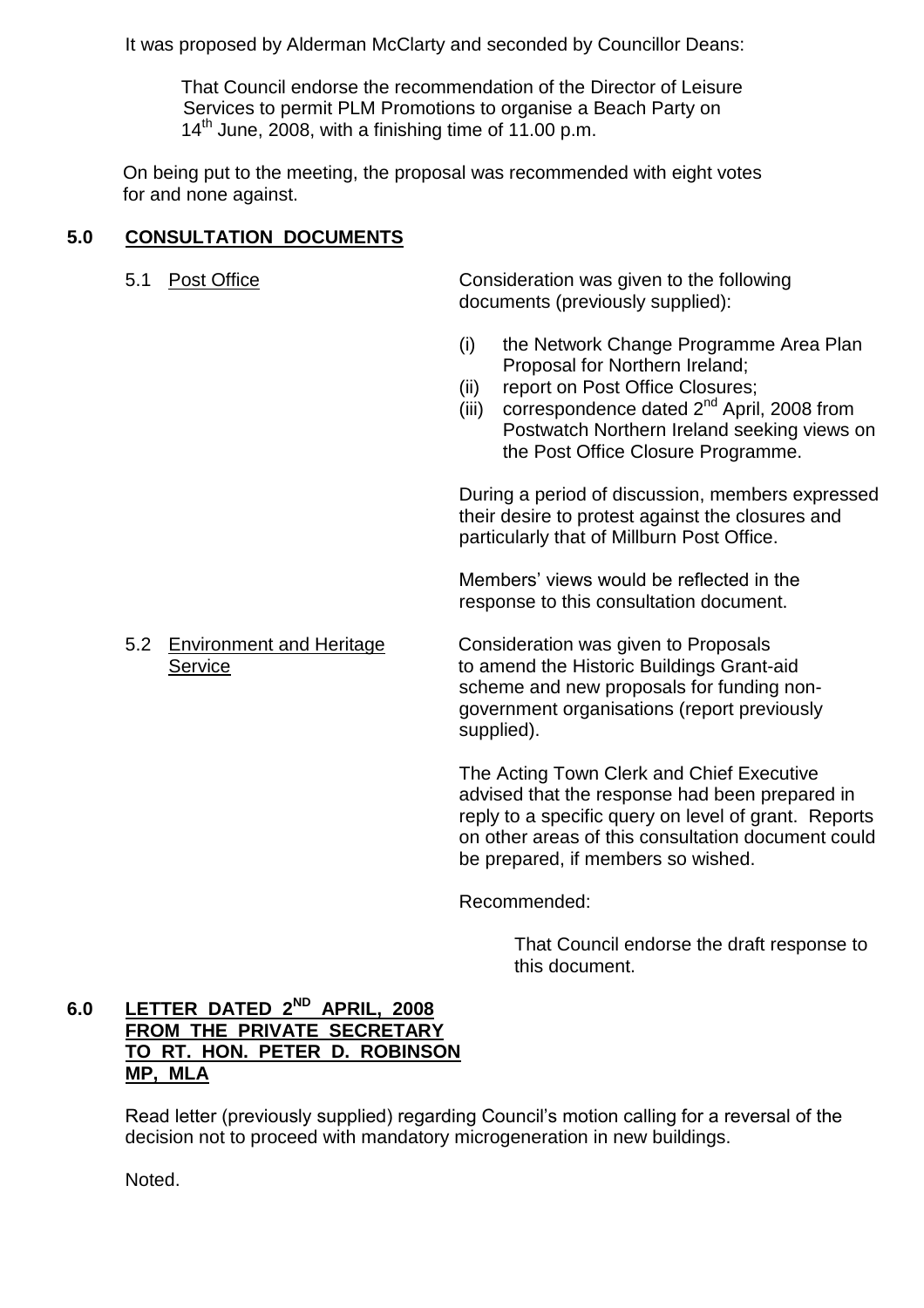#### **7.0 DEPARTMENT OF ENTERPRISE, TRADE AND INVESTMENT (DETI) - PUBLIC APPOINTMENTS: MEMBERS - NORTHERN IRELAND TOURIST BOARD (NITB)**

Read letter dated 11<sup>th</sup> April, 2008 from DETI advising that the Department is seeking to appoint seven members to fill vacancies on the Board of NITB.

Vacancies would be advertised in the Irish News and News Letter on 17<sup>th</sup> April, 2008 and in the Belfast Telegraph on 18<sup>th</sup> April, 2008. Details would also be available on the Department's website at www.detini.gov.uk.

Noted.

### **8.0 THE LOCAL GOVERNMENT STAFF COMMISSION FOR NORTHERN IRELAND - SEMINAR - 30TH APRIL, 2008**

Members noted that this seminar, 'Good Relations – Local Government Building Commitment,' would be held in the William Legge Room, Malone House, Belfast, from  $10.30$ am  $- 1.00$ pm.

Any members interested in attending were asked to contact the Administrative Officer.

#### **9.0 INTERNATIONAL SCHOOL FOR PEACE STUDIES - CONFERENCE - 'ISLAND OF IRELAND WEEK'**

Read letter advising that this conference would take place in Ypres, Belgium from  $3<sup>rd</sup>$  – 8<sup>th</sup> June, 2008 at a cost of €900 per person.

Noted.

# **10.0 TRACEY'S KITCHEN**

In response to a member's question, the Acting Town Clerk and Chief Executive advised that a number of attempts had been made, without success, to contact the owners of Tracey's Kitchen regarding information on trading sites. This matter would be pursued again.

#### **11.0 TENDERS**

In response to a member's query, the Acting Town Clerk and Chief Executive advised that, where Council gave over land for temporary use by a Committee, eg as with the North West '200', that an open bid situation applied to tender enquiries.

The Acting Town Clerk and Chief Executive would examine the legal implications for the use of a point system for scoring of tenders in such cases.

Members noted that an amended licensing policy would be brought to a future meeting of Committee.

#### **12.0 PORTBALLINTRAE - COMMUNITY HALL AND CHILDREN'S PLAYGROUND**

In response to a member's request, the Acting Town Clerk and Chief Executive would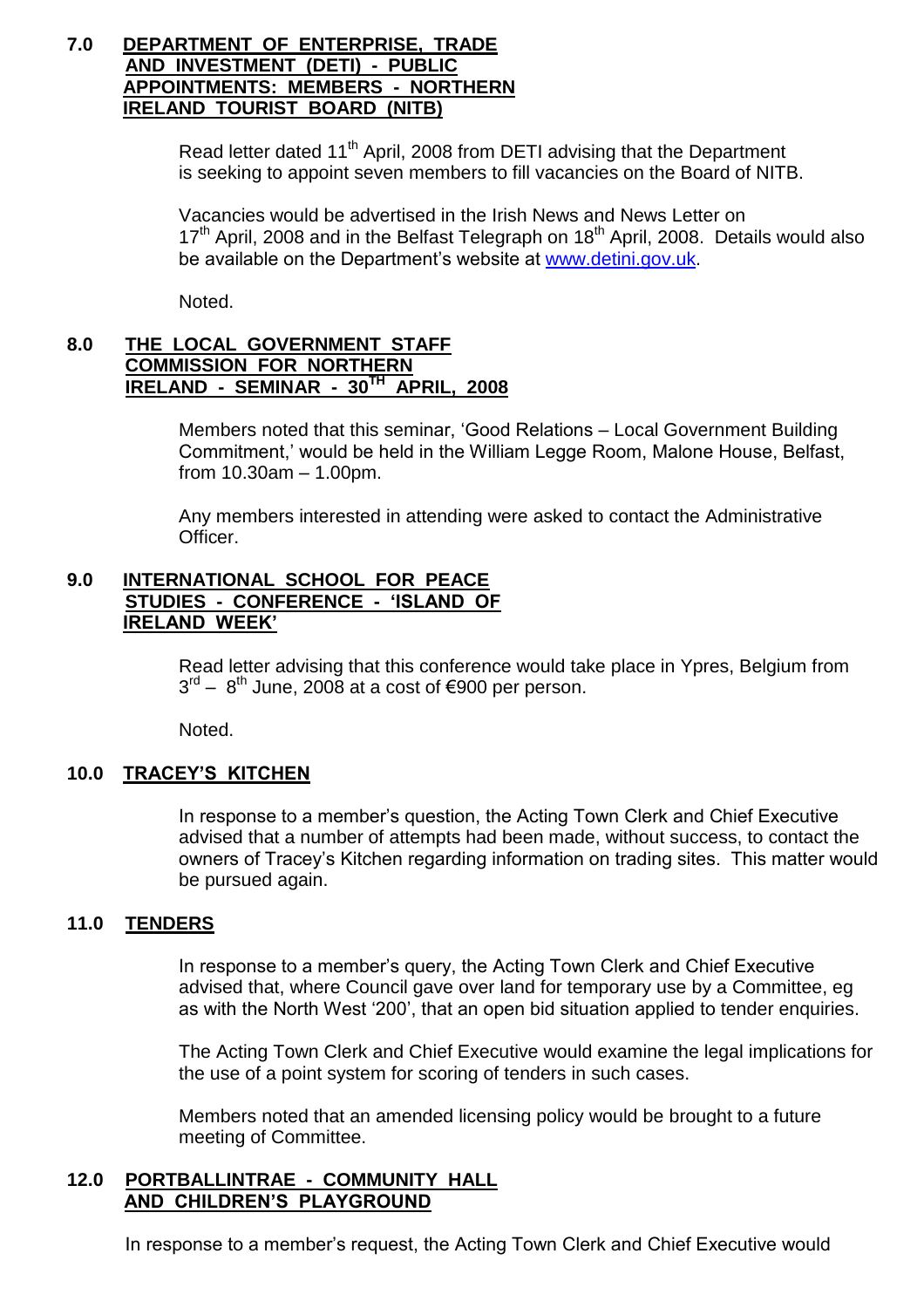contact the member with an update on the community hall. Members noted that part of the land for the community hall would have to be leased from the Environment and Heritage Service.

The Acting Town Clerk and Chief Executive would also check if the playground was on the list for upgrading in the near future.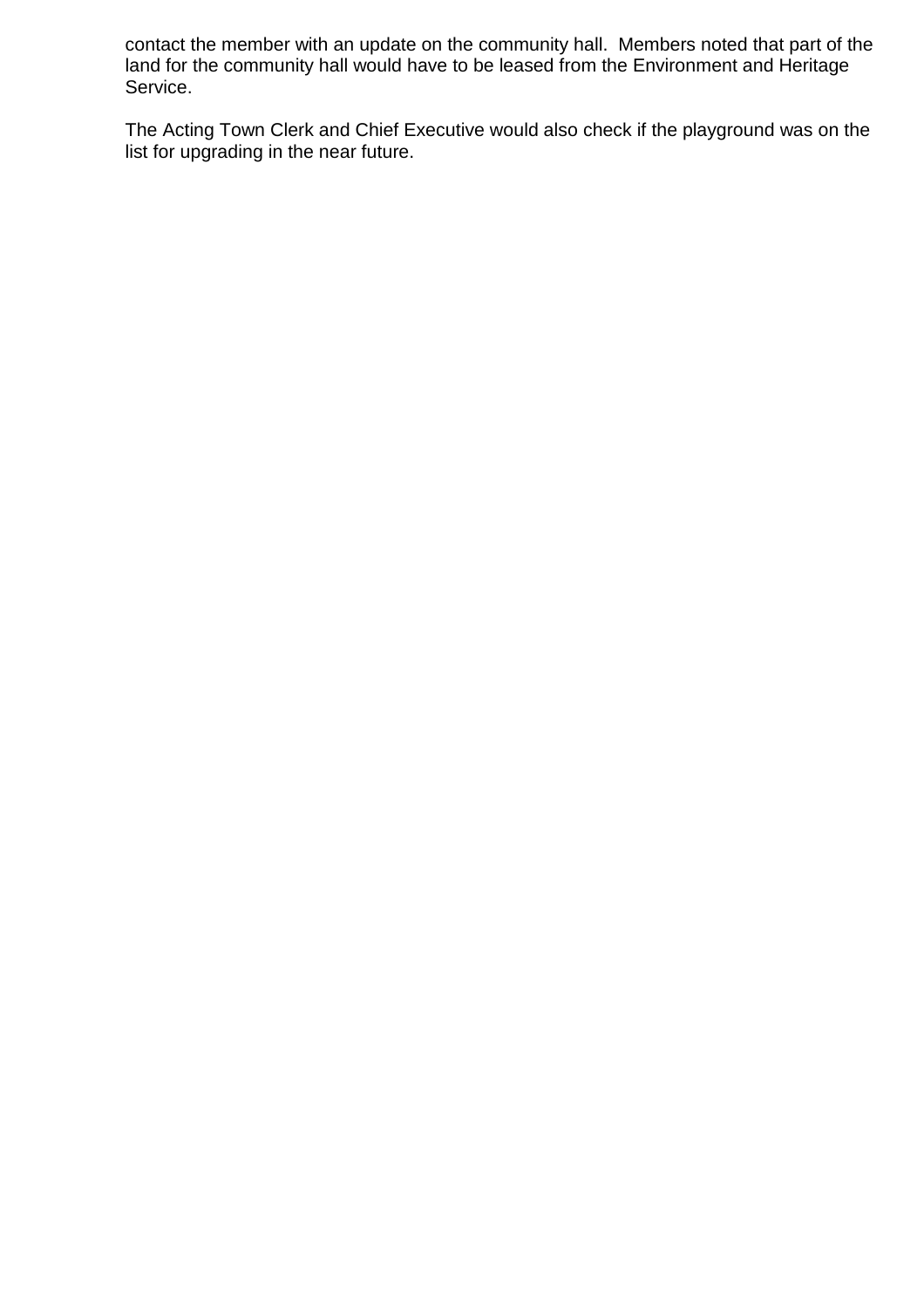#### **SPECIAL COUNCIL BRIEFING**

#### **26th March, 2008.**

| <b>Convened:</b> | To receive a presentation on the work of the<br>Alzheimer's Society in the Coleraine Borough<br>Council area. |
|------------------|---------------------------------------------------------------------------------------------------------------|
|                  |                                                                                                               |

**Present:** The Mayor, Councillor J. M. Bradley in the Chair

The Deputy Mayor, Councillor E. A. Johnston (Mrs.)

#### **Aldermen**

W. T. Creelman W. J. McClure D. McClarty

#### **Councillors**

- D. D. Barbour N. F. Hillis O. M. Church (Mrs.) W. A. King A. S. Cole B. Leonard E. P. Fielding (Mrs.) G. L. McLaughlin B. Fitzpatrick **R. A. McPherson** S. Gilkinson
- 

| <b>Officers in</b> |                                                      |
|--------------------|------------------------------------------------------|
| Attendance:        | Acting Town Clerk and Chief Executive, Head of       |
|                    | Administrative Services and Administrative Assistant |

**Apologies:** Aldermen Mrs. Black and Mrs. Hickey Councillors Ms. Alexander, Dallat, Deans and McQuillan

The Mayor welcomed the following representatives from the Alzheimer's Society, who were in attendance to make a presentation on the work carried out in the Coleraine area:

> Ms. Thelma Abernethy, Area Manager; Mr. Adrian Friel, Causeway Outreach Worker; Mr. Edward McAuley, Carer and Causeway Branch member; Mr. Ian Cooke, Causeway Branch member.

The Mayor extended a warm welcome to Councillor Cole on his return to the Chamber following his illness.

The presentation proceeded as follows:

Mr. Edward McAuley gave members an insight into his life as a carer. His wife had suffered memory loss from 1993 and had been diagnosed with dementia in 1999. She had to be admitted into a care home with elderly and mentally infirm facilities where she still resides.

Due to his experiences Mr. McAuley became actively involved in the Alzheimer's Society in order to try and help other people in the same situation as himself.

• Ms. Thelma Abernethy elaborated on the work of the Alzheimer's Society in Northern Ireland highlighting the following factors: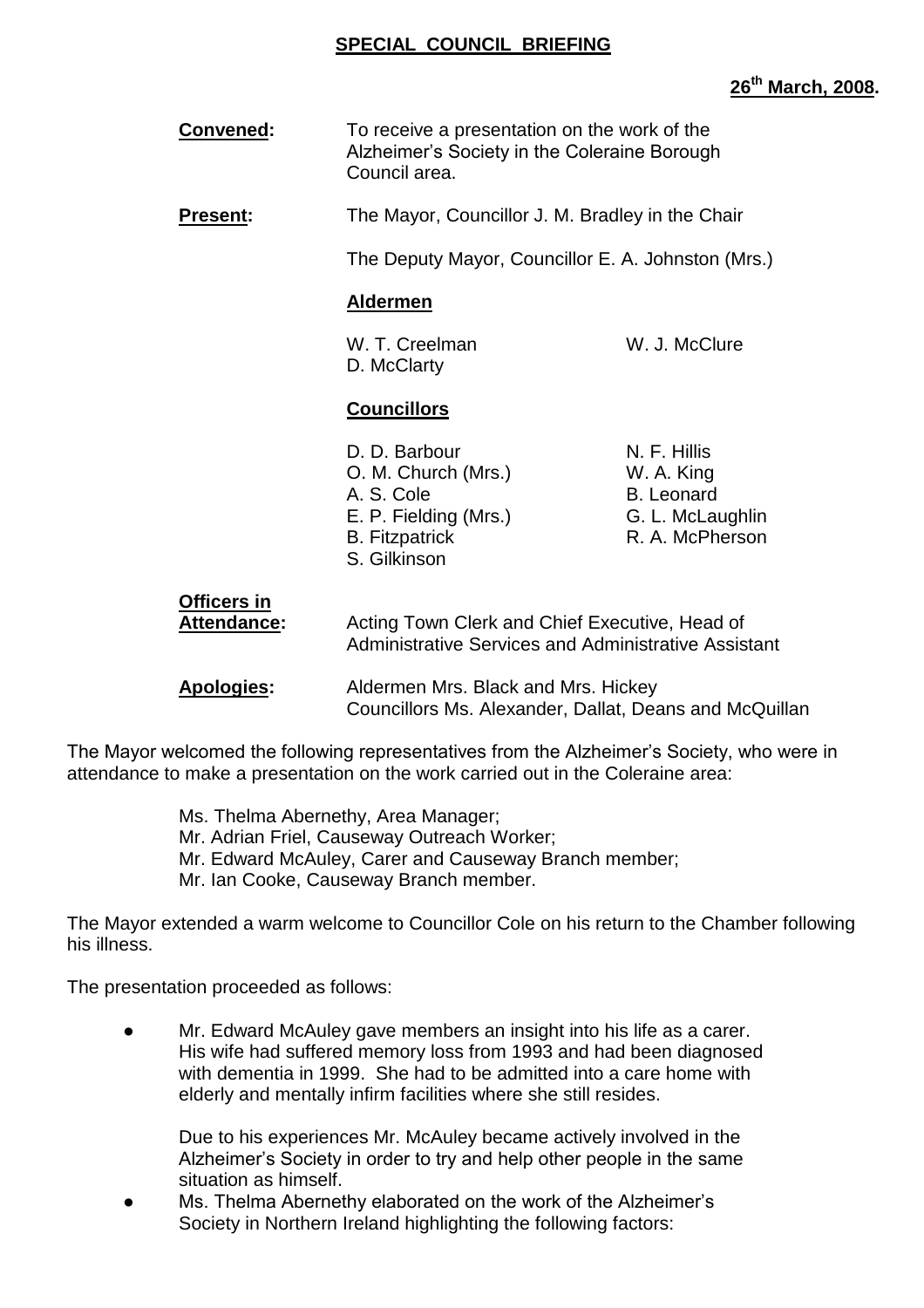- The Alzheimer's Society vision is of a radically improved world for people with dementia;
- 16,000 people in Northern Ireland have dementia and the number is expected to rise to over 47,000 by 2051;
- 1,017 people in the Causeway area and 4,025 people in the Northern Board area have dementia;
- Dementia types Alzheimer's disease, vascular and mixed dementia;
- 53% of people live in private households and 47% live in care homes;
- The World Health Organisation states that for those aged over 60 dementia causes more years lived with disability than stroke, cancer or cardio vascular conditions.
- Mr. Adrian Friel gave members an insight into his work as an Outreach Worker in the Causeway Area Service which is based at Rosebrook House, Brook Street, Coleraine:
	- Mr. Friel explained how emotionally and physically draining it can be for families especially when the carers have no support;
	- £3.7m spent by the Government on research into Alzheimers compared to £33m spent on research into cancer;
	- The Outreach Service provides independent information, support and signposting of services to people with dementia and their carers;
	- There are 5 carers' support groups 2 in Coleraine, 1 in Ballycastle, 1 in Ballymoney and 1 in Garvagh;
	- The Service provides visits, information evenings, presentations to local community groups/local college students, respite care, trips for carers/people with dementia and works with nursing homes.
- Mr. Ian Cooke referred to the experiences encountered during his recent diagnosis of short term memory loss:
	- Line of diagnosis from appointment with GP until diagnosis eight weeks later;
	- Support received from the Causeway Outreach Service;
	- Suggested means of helping people with dementia and their carers.

Following discussion, during which members expressed their thanks to the representatives, it was proposed by Alderman McClarty, seconded by Councillor Barbour and unanimously agreed:

That Council: